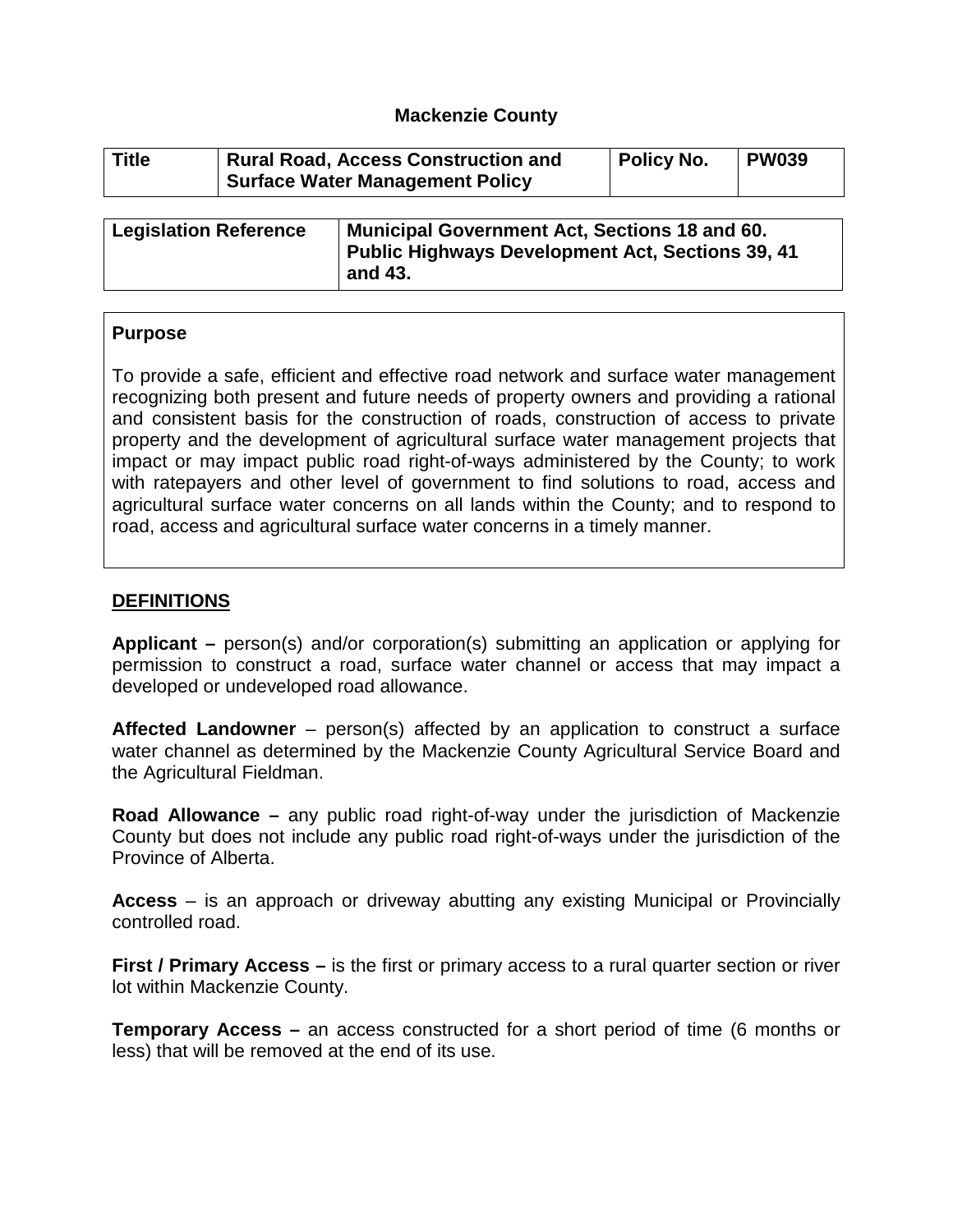**Subsequent Accesses –** additional access to a rural quarter section or river lot within Mackenzie County.

**Surface Water Management Basin –** Mackenzie County has established the surface water management basins within its boundaries, which are shown on the plan contained in Schedule A.

**Surface Water Management Basin Committee –** Mackenzie County will form committees representing each surface water management basin which shall consist of:

- the County Councillor or Councillors representing the surface water management basin;
- three persons owning property within the surface water management basin; and,
- County staff deemed necessary for the timely and effective processing of surface water applications.

**Permanent Agricultural Surface Water Channel –** a surface water channel that crosses a road allowance, discharges into a ditch along a developed road allowance or is constructed within any undeveloped road allowance and is intended to be permanent.

**Temporary Agricultural Surface Water Channel –** a surface water channel that crosses a road allowance, discharges into a ditch along a developed road allowance or is constructed within any undeveloped road allowance but is temporary, with a maximum depth of two (2) feet, and used to drain low areas of private property on a seasonal basis (October of each year to April of the following year).

**Non-conforming Roads –** roads constructed on road allowances, usually trails that do not meet either past or current County's standards and specifications.

**Incomplete and Sub-standard Road –** less then ½ mile and is located between two sequent quarter property lines.

**Preexisting Road –** a road standard on the incomplete and sub-standard road as defined in this Policy.

**Preexisting Farm Access Roads** – a road that has been constructed in the past and does not meet current County specifications; which is solely used for agricultural purposes. This type of road will receive minimum maintenance and is deemed a low priority.

**Sub-standard** – a road built by either Alberta Transportation or the County to specifications below the Mackenzie County's current rural road standards as defined in this Policy.

**Residence –** a residence in accordance with the Municipal Land Use Bylaw and subject to all approved permits.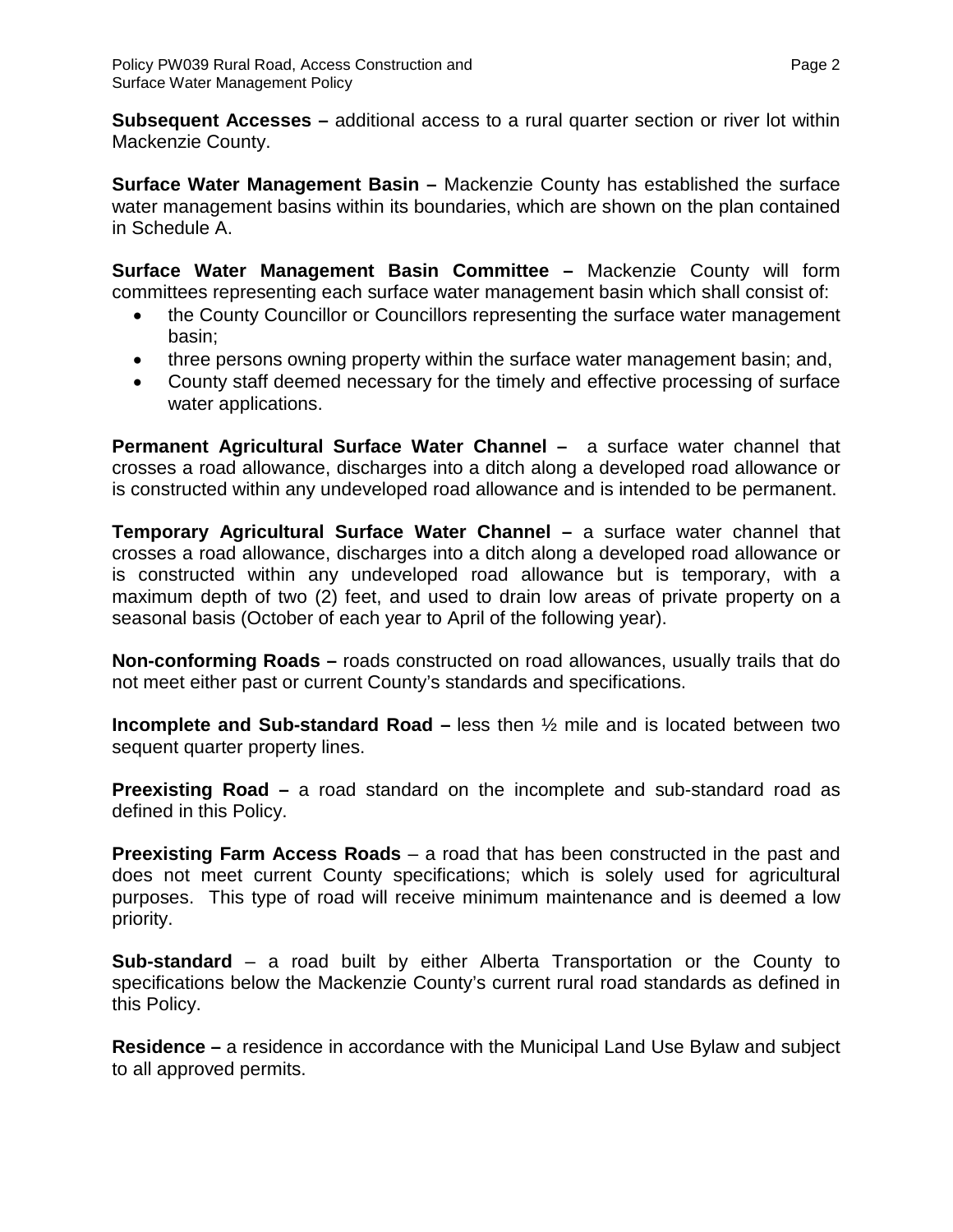**AAF** – the Province of Alberta Agriculture and Forestry.

**AEP** – the Province of Alberta Environment and Parks.

**Penalties –** fines or other penalties that shall be imposed by Mackenzie County, as established in the Fee Schedule Bylaw, for the construction of roads, accesses or agricultural surface water management channels that use or may impact road allowances which do not have the approval of Mackenzie County.

**Major Agricultural Surface Water Management Channel –** channels which provide surface water management to a minimum of 10,000 acres and shall require the consent of majority of benefiting landowners.

#### **ROAD CONSTRUCTION**

#### **Policy Statement**

Mackenzie County understands the need to provide access to agricultural lands and other non-accessible property within its boundaries and will allow property owners to construct roads on road allowances when approved by the County. All roads shall be constructed to a minimum Local Road standard (shown in Schedule E) and all work shall be performed in accordance with all applicable County standards and specifications and those imposed by other levels of government.

The Municipal Government Act (MGA) gives municipalities the responsibility to direct, control and manage all roads within the municipality. Therefore, Mackenzie County reserves the right to deny a road construction application.

### **Guidelines**

- 1. Mackenzie County has prepared a plan showing the future local road network necessary to provide access to agricultural lands, which plan is contained in Schedule D.
- 2. Applications shall be submitted in the form included in Schedule F and shall include a plan showing:
	- approximate location of legal property boundaries;
	- the length of road to be constructed;
	- identification of proposed surface water management structures (i.e. culverts);
	- the location of property accesses.
- 3. Applications for the construction of roads in road allowances will be accepted by Mackenzie County any time throughout the year, which applications will be reviewed on a first come, first serve basis and the Applicant shall be provided with an initial response within 30 days of receiving the application.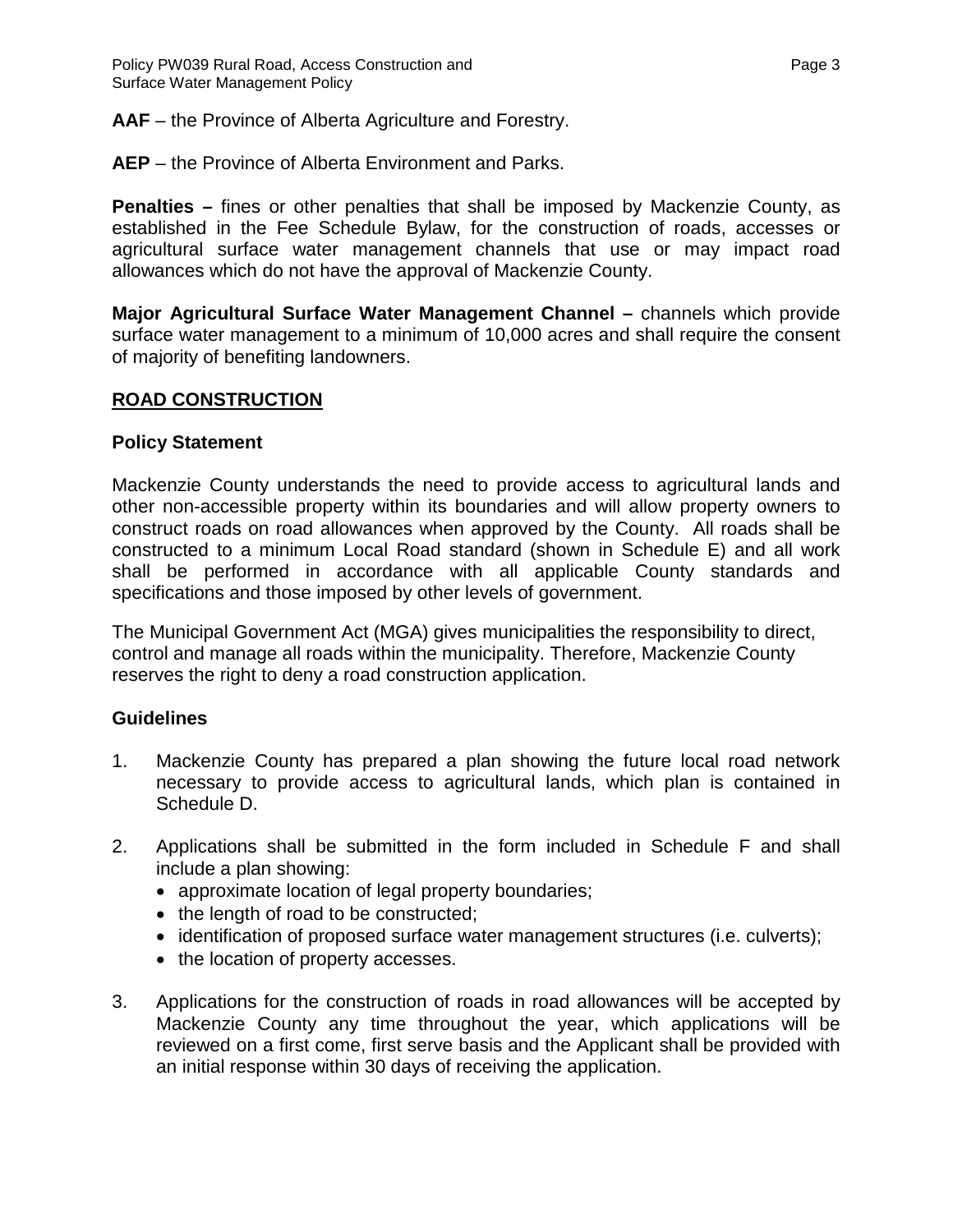- 4. New road construction commencing after October 15, will not be inspected for final acceptance until the following July. Road construction is encouraged to occur between May 15 and October 15.
- 5. The Applicant shall be required to enter into a Road Allowance Use Agreement (form contained in Schedule C appended hereto) with Mackenzie County.
- 6. AAF has jurisdiction over the clearing of merchantable timber within road allowances and the Applicant shall notify AAF and seek their approval to proceed with the proposed clearing.
- 7. Mackenzie County staff will inspect the project on a periodic basis to ensure that construction is being performed in accordance with the County's standards and specifications. As per the procedure outlined in the road construction application (Schedule F).
- 8. Upon final inspection and approval by the County, if the road meets all standards and specifications, the County shall assume the responsibility for the operation and maintenance of the subject road.
- 9. If an incomplete and sub-standard road needs to be extended to a nearest quarter line and beyond by 50 meters or less in order to create an adequate access to the adjacent quarter, an applicant may be authorized to construct the new road to a preexisting and sub-standard road standard. If the road requirement is due to a new subdivision proposal, the Operational Department shall provide their written comments to the Planning & Development department regarding an acceptable road standard within an applicable timeline and prior to a subdivision approval being granted.
- 10. For Non-conforming Roads Mackenzie County may enter into a Road Allowance Use Agreement with a landowner. The County shall not maintain any nonconforming roads and the applicant shall be aware that no development permit will be issued until the road is upgraded to the standards and specifications acceptable to Mackenzie County. The cost of upgrading the road to standards and specifications acceptable to Mackenzie County shall be the sole responsibility of the landowner.
- 11. It shall be the Applicant's sole responsibility to negotiate cost sharing arrangements with other benefiting landowners and the County shall not provide assistance with respect to this matter.

### **Mackenzie County Endeavour to Assist for Local Road Construction**

Although all costs relating to application for construction of local roads within road allowances shall be borne by the Applicants, Mackenzie County, at its sole discretion, may provide assistance in the form of:

1. provision of survey to delineate the property boundaries;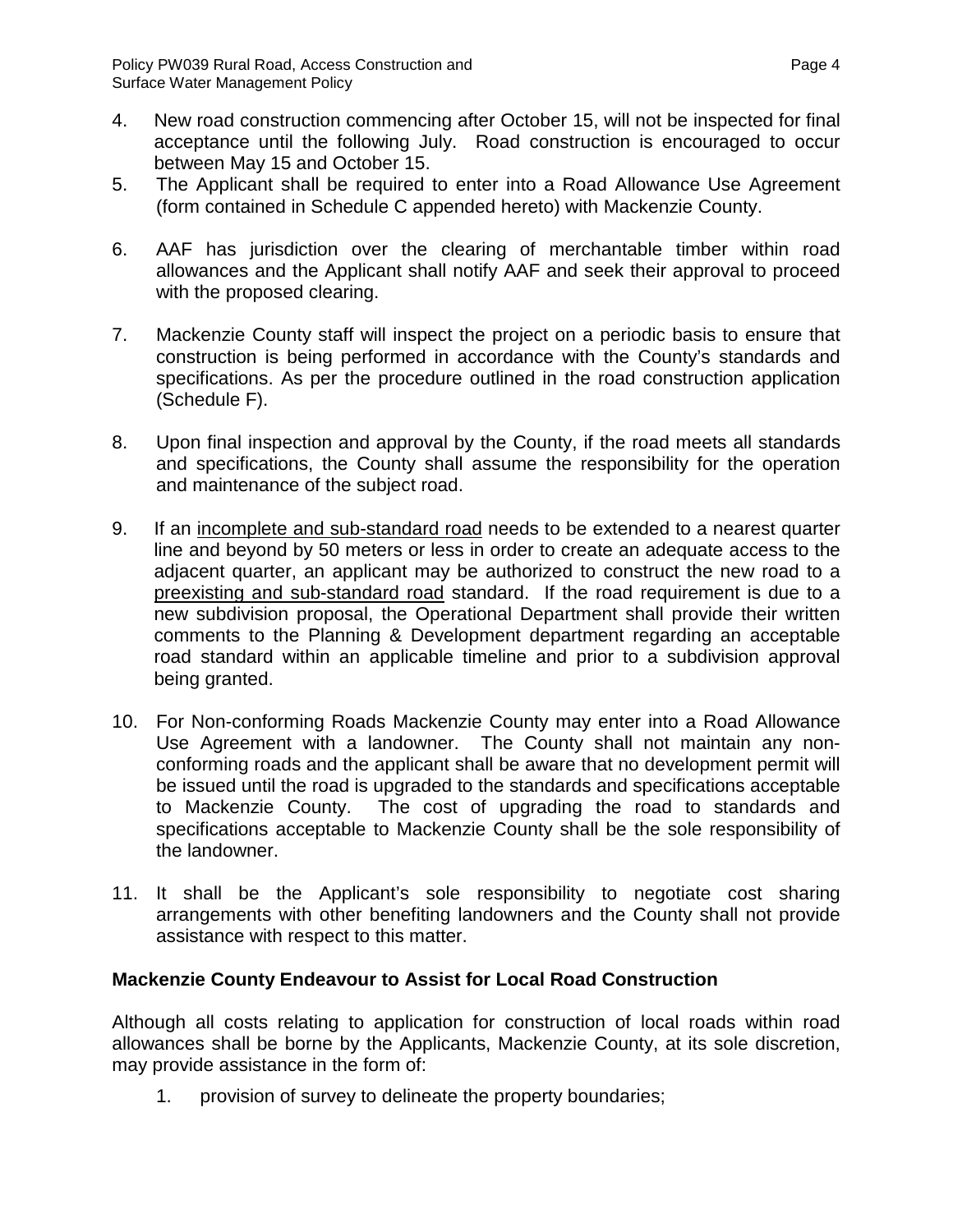- 2. the review and recommendation of surface water;
- 3. the supply and application of surfacing gravel;
- 4. the supply of culvert materials;
- 5. the installation of culverts that exceed 600 mm in diameter or where the twinning of any 600mm culvert or greater is required.

### **ACCESS CONSTRUCTION (APPROACH/DRIVEWAY)**

#### **Policy Statement**

Mackenzie County shall adopt standards to provide safe, legal and defined accesses from any County road while maintaining and not disrupting current surface water management patterns.

#### **Guidelines**

- 1. Applications for the construction, reconstruction or alteration of any access shall be submitted in the form contained in Schedule G and will be accepted by Mackenzie County any time throughout the year. The submitted applications will be reviewed and the applicant shall be provided with an initial response within 30 days of receiving the application. Although, once the ground is snow covered and/or frozen, initial and final inspections will not be completed until spring.
- 2. The Applicant shall be solely responsible for all costs associated with the construction of the primary access other than the supply of a culvert.
- 3. The applicant shall be responsible for all costs associated with the construction and maintenance of all subsequent accesses.
- 4. Unless otherwise approved by Mackenzie County all accesses shall meet the following standards and be constructed in accordance with Mackenzie County specifications.

| <b>Access Type</b>                                  | <b>Minimum</b><br>Setback from<br>Intersection | Minimum/Max<br><b>Finished Top</b><br>Width | <b>Turning</b><br>Radius on<br><b>Shoulders</b> | <b>Culvert</b><br>Length | <b>Culvert</b><br><b>Diameter</b> | <b>Culvert</b><br>Slope | <b>Access</b><br><b>Side</b><br><b>Slope</b> | Gravel                      |
|-----------------------------------------------------|------------------------------------------------|---------------------------------------------|-------------------------------------------------|--------------------------|-----------------------------------|-------------------------|----------------------------------------------|-----------------------------|
| Rural                                               | 50 meters<br>(165 ft)                          | Min - 8 meters<br>Max - 16 meters           | 15 meters                                       |                          | standard 13 m length,<br>600mmø   | 3:1                     | 3:1                                          | 15-20mm size.<br>50mm depth |
| Urban Residential<br>(rural standard)               | 6.1 meters<br>(20 ft)                          | Min - 6 meters<br>Max - 12 meters           | 5 meters                                        |                          | standard 12 m length,<br>600mmø   |                         |                                              | 15-20mm size.<br>50mm depth |
| Urban Residential<br>(curb, gutter &<br>sidewalk)   | 6.1 meters<br>(20 ft)                          | Min - 6 meters                              | N/A                                             |                          | N/A                               | N/A                     | N/A                                          | 15-20mm size.<br>50mm depth |
| Urban Commercial/<br>Industrial (rural<br>standard) | 10 meters<br>(33 ft)                           | Min - 10 meters<br>Max - 16 meters          | 10 meters                                       |                          | standard 15 m length,<br>600mmø   | 3:1                     | 3:1                                          | 15-20mm size,<br>50mm depth |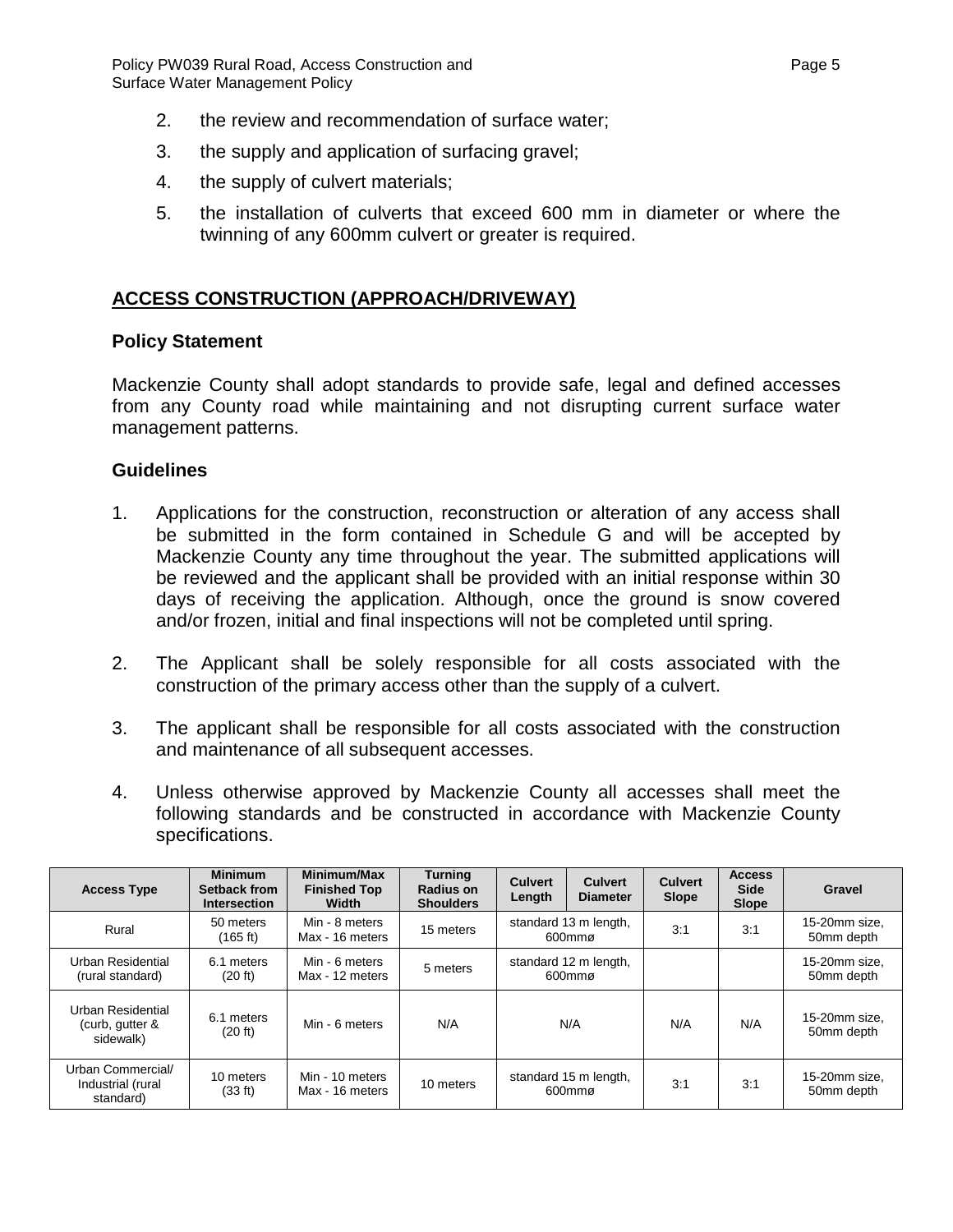| Urban Commercial/<br>Industrial (curb, gutter<br>& sidewalk) | 10 meters<br>(33 ft)  | Min -10 meters                    | N/A       | N/A                                                | N/A | N/A | 15-20mm size,<br>50mm depth                           |
|--------------------------------------------------------------|-----------------------|-----------------------------------|-----------|----------------------------------------------------|-----|-----|-------------------------------------------------------|
| <b>Hamlet Country</b><br>Residential                         | 6.1 meters<br>(20 ft) | Min - 8 meters<br>Max - 16 meters | 10 meters | standard 13 m length,<br>600mmø                    | 3:1 | 3:1 | 15-20mm size,<br>50mm depth                           |
| Temporary (rural)                                            | 50 meters<br>(165 ft) | 8 meters                          | 10 meters | At the discretion of the<br>Director of Operations | 3:1 | 3:1 | At the discretion<br>of the Director of<br>Operations |

- 5. During County paving projects, primary accesses on Rural roads shall be provided with a paved apron extending from the edge of the shoulder to the property line or for a distance of 4 meters, whichever is less. It is recommended that any subsequent accesses to a titled property shall be paved at the ratepayers expenses. If paving is not completed, any damage to the paved edge of the County road shall be repaired at the ratepayers expense.
- 6. During County paving projects on Hamlet roads the County shall provide a 0.15m of paved apron extending from the edge of the shoulder to the property line. However, if the access has been previously paved, the County shall pave the apron to tie in the existing pavement, or property line whichever is less.
- 7. For accesses to Hamlet General, applicants shall obtain approval from the Planning & Development department. Planning & Development shall confer with the the Public Works and Utilities departments prior to approval.
- 8. The Applicant shall arrange and pay for all utility locates within the area of the access and shall obtain approvals from any affected utility companies and submit the said approvals to the County prior to the start of any construction.
- 9. The Applicant shall be solely responsible for the costs of all investigations, modifications or repairs to utility installations.
- 10. For accesses to Rural areas, administration may approve two accesses to a titled property. Any additional accesses will be brought to Council for consideration. Where deemed applicable and beneficial, a shared access to agricultural lands will be encouraged.
- 11. Mackenzie County will not approve, inspect or supply a culvert to any properties deemed to have unauthorized development occurring within its boundaries.
- 12. All subdivisions, with the exception of curb and gutter streets, shall provide an access to each lot being created and to the balance of the lands to County standards prior to the registration of the subdivision.
- 13. Mackenzie County shall inspect each authorized access after completion and if the access does not meet the standards of the County, the Applicant shall be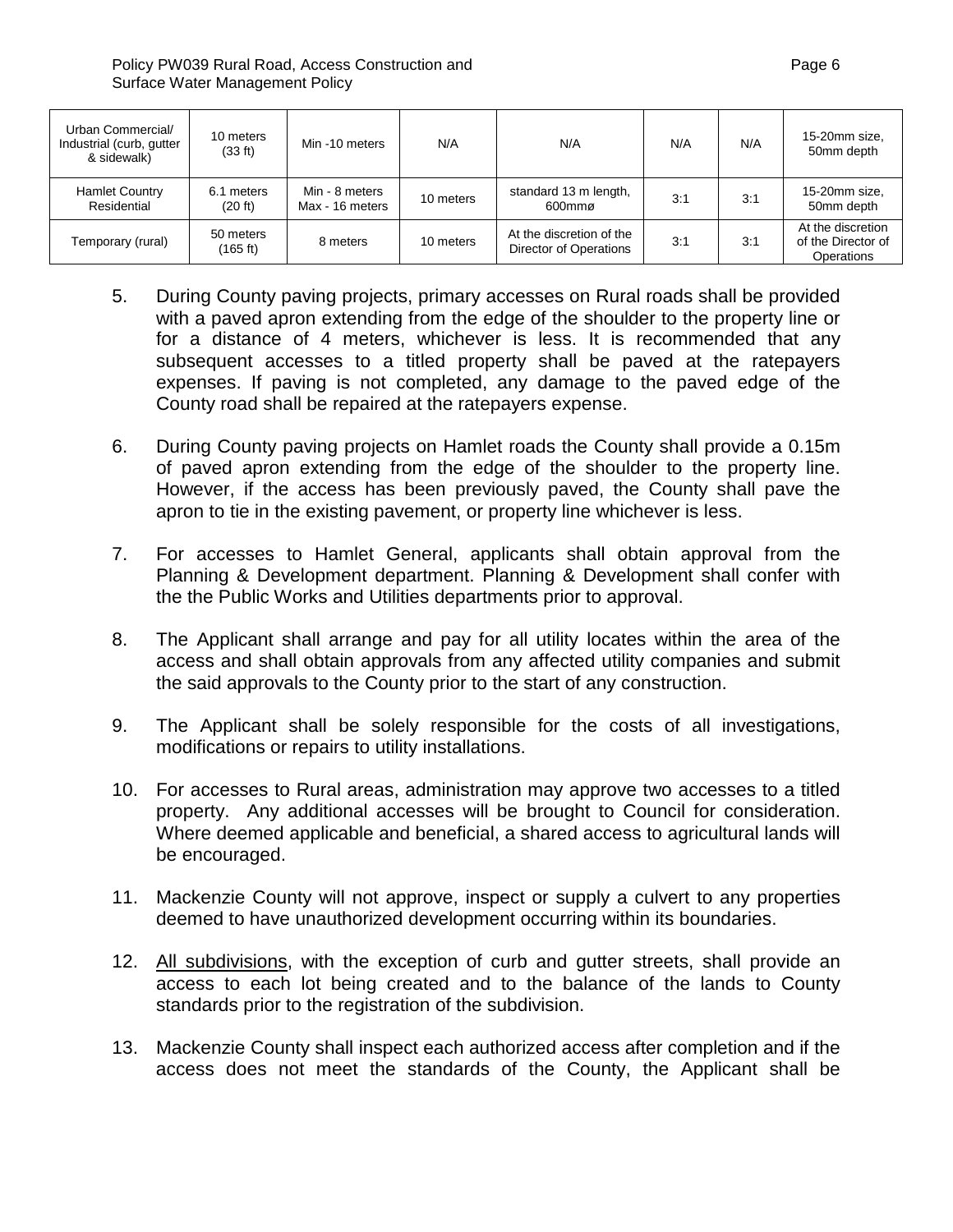responsible for all costs and construction required to bring the access to acceptable standards.

- 14. Mackenzie County will fund only the first or primary access to a property when upgrades to a Municipal road occur and culvert replacement is required.
- 15. The property owner shall be responsible for upgrading costs for subsequent accesses to a property during road upgrades and regular maintenance.
- 16. Mackenzie County has the authority to remove subsequent accesses to a property, deeming them unnecessary or a hindrance to road maintenance or safety.
- 17. Mackenzie County will not supply any material or be responsible for any costs associated with the construction and/or removal of temporary accesses and these shall be removed at the end of the intended use and the area of the access restored to its original condition.
- 18. Mackenzie County reserves the right to change the location of the proposed access if this is deemed necessary to protect the County's municipal servicing infrastructure.
- 19. Rural accesses must be constructed at a location which provides a minimum 100 meters unobstructed sight distance in each direction and shall be at least 50 meters from other accesses or intersections.
- 20. The Province of Alberta may not permit accesses to be constructed from roads under their jurisdiction unless the access is aligned with a road allowance under the jurisdiction of Mackenzie County and such accesses shall require the approval of Alberta Transportation.
- 21. If the application for an access aligned with a major/collector road from a road under the jurisdiction of the Province of Alberta is approved by Alberta Transportation and the County, the County may pay the cost of construction

### **SURFACE WATER MANAGEMENT**

### **Policy Statement**

Mackenzie County understands the need to find solutions to agricultural surface water management issues and the construction of permanent or temporary agricultural surface water management channels on or impacting road allowances may be necessary for effective resolution to surface water management issues but these projects must protect the integrity of natural watercourses. These projects shall only be performed with the approval of Mackenzie County and in accordance with all applicable County standards and specifications and those imposed by other levels of government.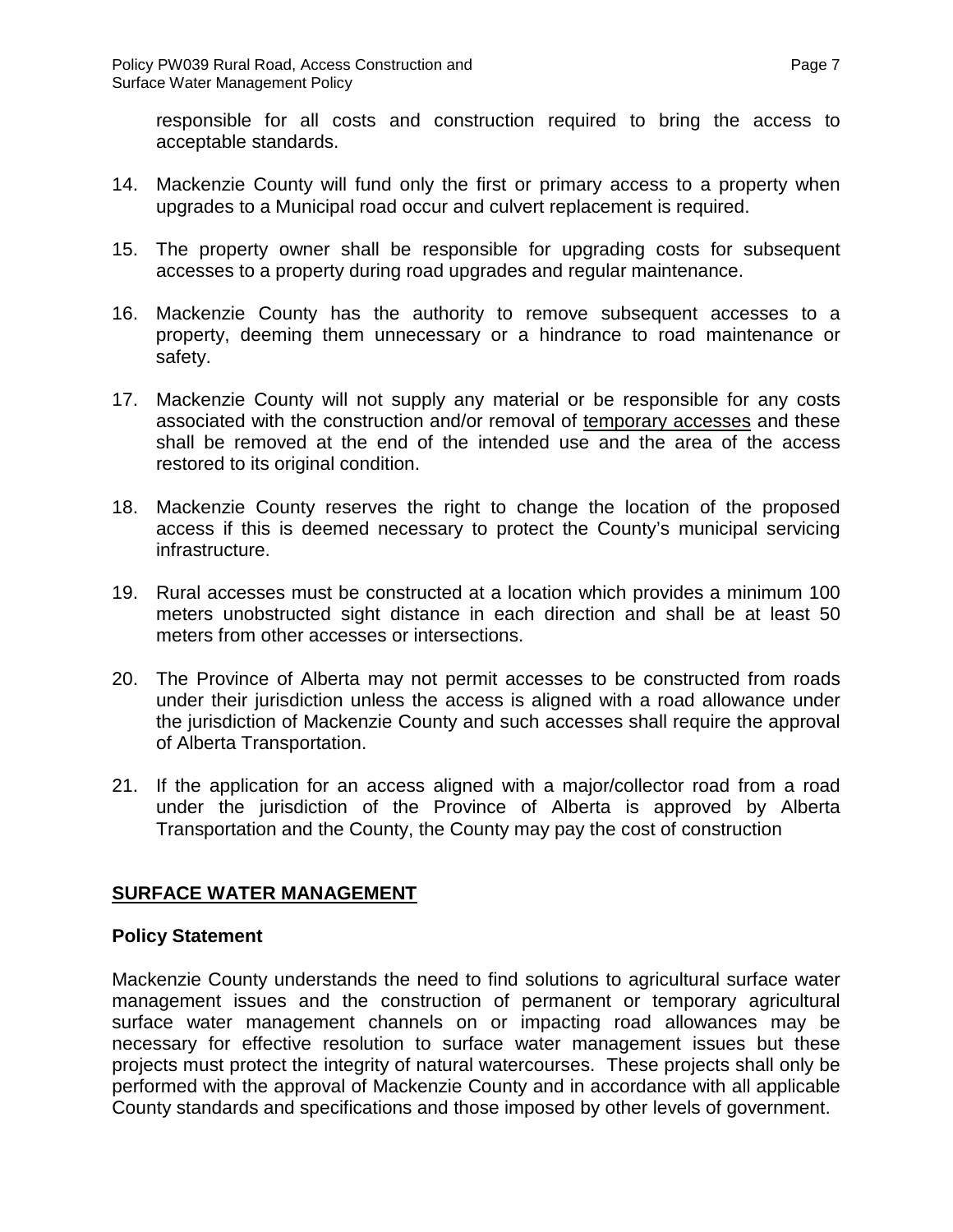### **Guidelines**

- 1. Applications for the construction of permanent or temporary agricultural surface water management channels, in the form contained in Schedule B, will be accepted by Mackenzie County any time throughout the year, which applications will be referred to the appropriate Surface Water Management Basin Committee for consideration and the applicant shall be provided with an initial response within 30 days of receiving the application.
- 2. Applications shall be submitted in the form contained in Schedule B and may be required to include a survey plan showing:
	- approximate location of legal property boundaries;
	- the area to be drained by the proposed agricultural surface water management channel;
	- the alignment of the proposed agricultural surface water management channel;
	- the existing ground elevations;
	- the proposed design elevations;
	- a typical cross-section of the proposed surface water management channel; and,
	- the location, size and elevation of existing and proposed surface water management structures (i.e. culverts).
- 3. In order to avoid potential conflicts, the applicant must obtain consent and signatures of all adjacent and affected landowners.
- 4. For permanent and temporary agricultural surface water management channels discharging to a ditch adjacent to a developed road allowance, or the County's licensed ditch, the Applicant may be required to submit an application to AEP, along with the survey plan, for approval and may be required to submit a copy of said AEP application and their approval to the County prior to the their application being considered further.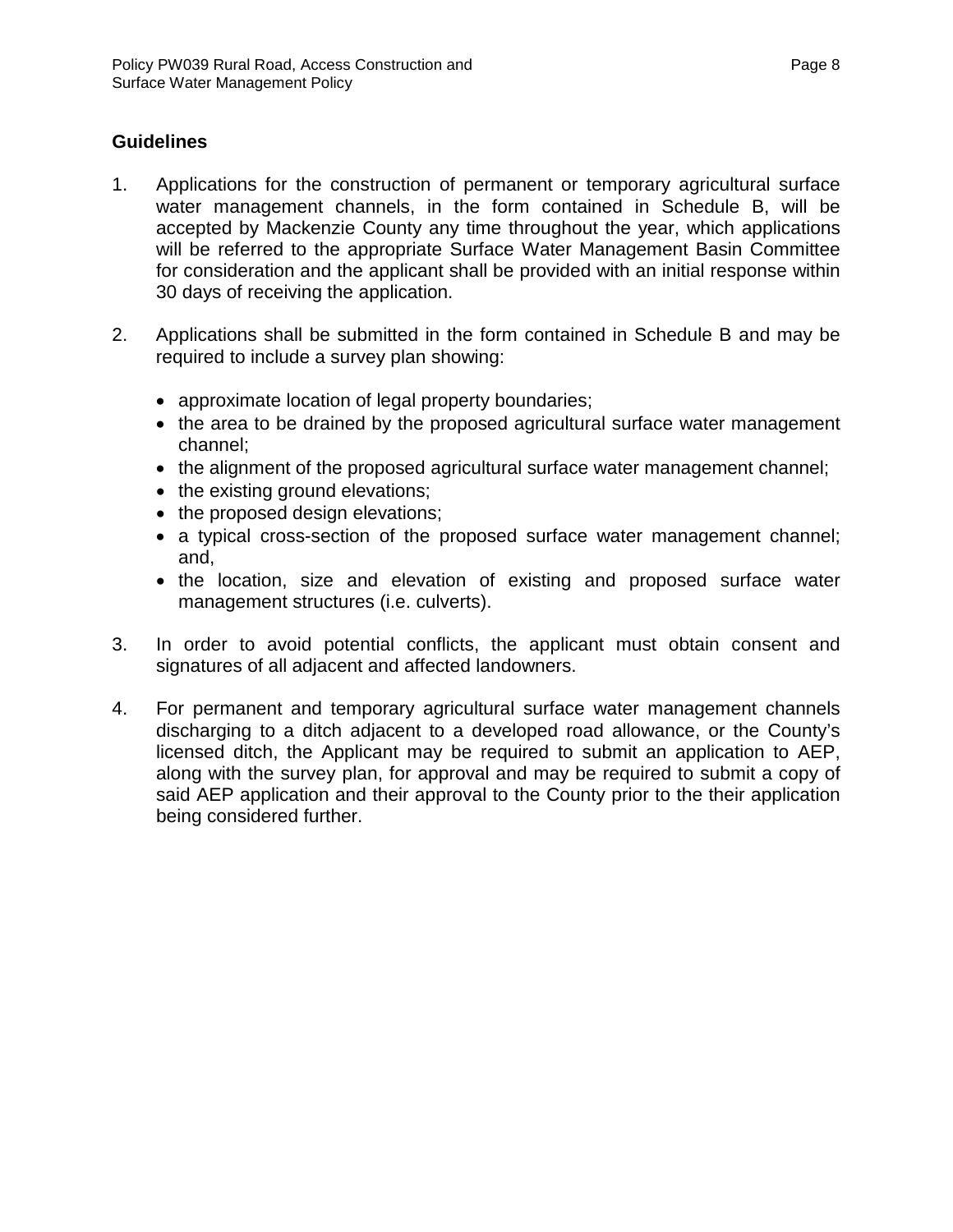- 5. For permanent and temporary agricultural surface water management channels requiring a ditch to be constructed within an undeveloped road allowance the Applicant may be required to submit an application to AEP, along with the survey plan, for approval and shall submit a copy of said AEP application and their approval to the County prior to the their application being considered further.
- 6. For permanent surface water management channels constructed within undeveloped road allowances the alignment, profile and cross-section shall match the design of the future road ditch, should the road allowance be developed.
- 7. The Applicant shall be responsible for all costs relating to the development of permanent and temporary agricultural surface water management channels including application, construction and operation/maintenance. In addition, the Applicant shall be required to enter into a Road Allowance Use Agreement (form contained in Schedule C appended hereto) with Mackenzie County.
- 8. The Applicant shall be financially responsible for the operation and maintenance of the proposed agricultural surface water management channels on undeveloped road allowances and shall be liable for all injuries and/or damages that may result from the lack of or improper performance of the operation and maintenance.
- 9. The construction of permanent or temporary agricultural surface water management ditches that have a detrimental effect on adjoining private property may give rise to civil liability and the Applicant shall be solely responsible for resolving these matters.
- 10. The Applicant shall consent to the filing of caveats on property owned by the Applicant that the County deems necessary for the protection of the proposed agricultural surface water management ditches.
- 11. Persons constructing permanent or temporary agricultural surface water channels without the approval of Mackenzie County may be subject to fines and/or other penalties, including but not limited to the removal of the offending agricultural surface water channel as per the County's Fee Schedule Bylaw and/or other applicable provincial regulation.

### **Mackenzie County Endeavour to Assist**

Although all costs relating to application for, construction of and operation/maintenance of surface water management channels shall be borne by Applicants, Mackenzie County, at its sole discretion, may provide assistance for:

1. the mediation of disputes between property owners that pertain to surface water management matters and attempt to find solutions to the disputes;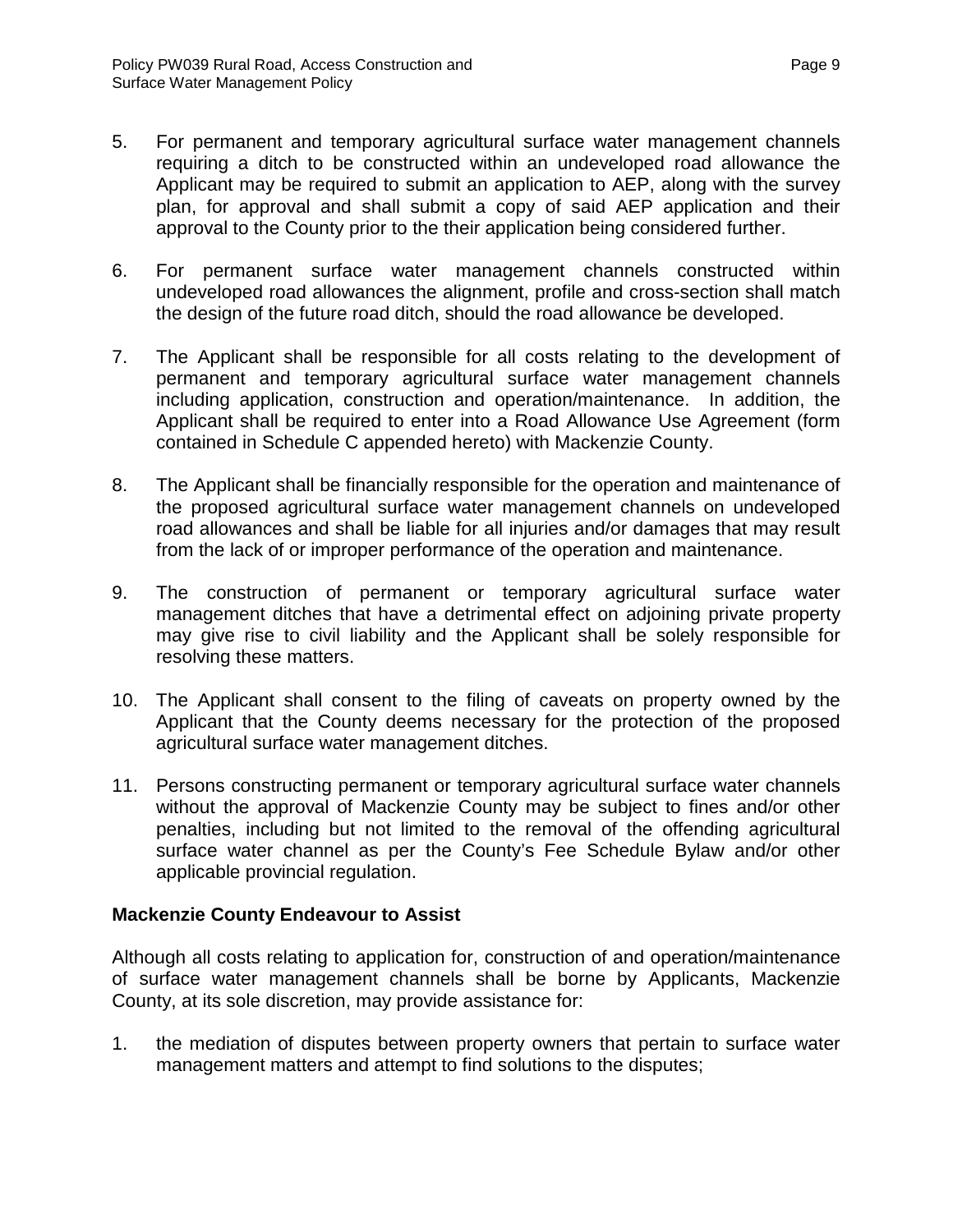- 2. obtaining approvals from other levels of government; and,
- 3. the funding of all or a portion of the costs associated with the construction of major agricultural surface water management channels, subject to the cooperation of benefiting property owners and budget availability.

|                 | <b>Date</b> | <b>Resolution Number</b> |
|-----------------|-------------|--------------------------|
| <b>Approved</b> | 11-Dec-12   | 12-11-845                |
| <b>Amended</b>  | 12-Feb-13   | 13-02-069                |
| Amended         | 27-Mar-13   | 13-03-189                |
| <b>Amended</b>  | 16-Jul-13   | 13-07-492                |
| <b>Amended</b>  | 08-Oct-13   | 13-10-692                |
| <b>Amended</b>  | 26-Mar-14   | 14-03-177                |
| Amended         | 27-Sep-14   | 14-09-609                |
| <b>Amended</b>  | 14-Apr-15   | 15-04-246                |
| Amended         | 29-Apr-15   | 15-04-302                |
| <b>Amended</b>  | 27-Apr-16   | 16-04-317                |
| Amended         | 26-Feb-20   | 20-02-120                |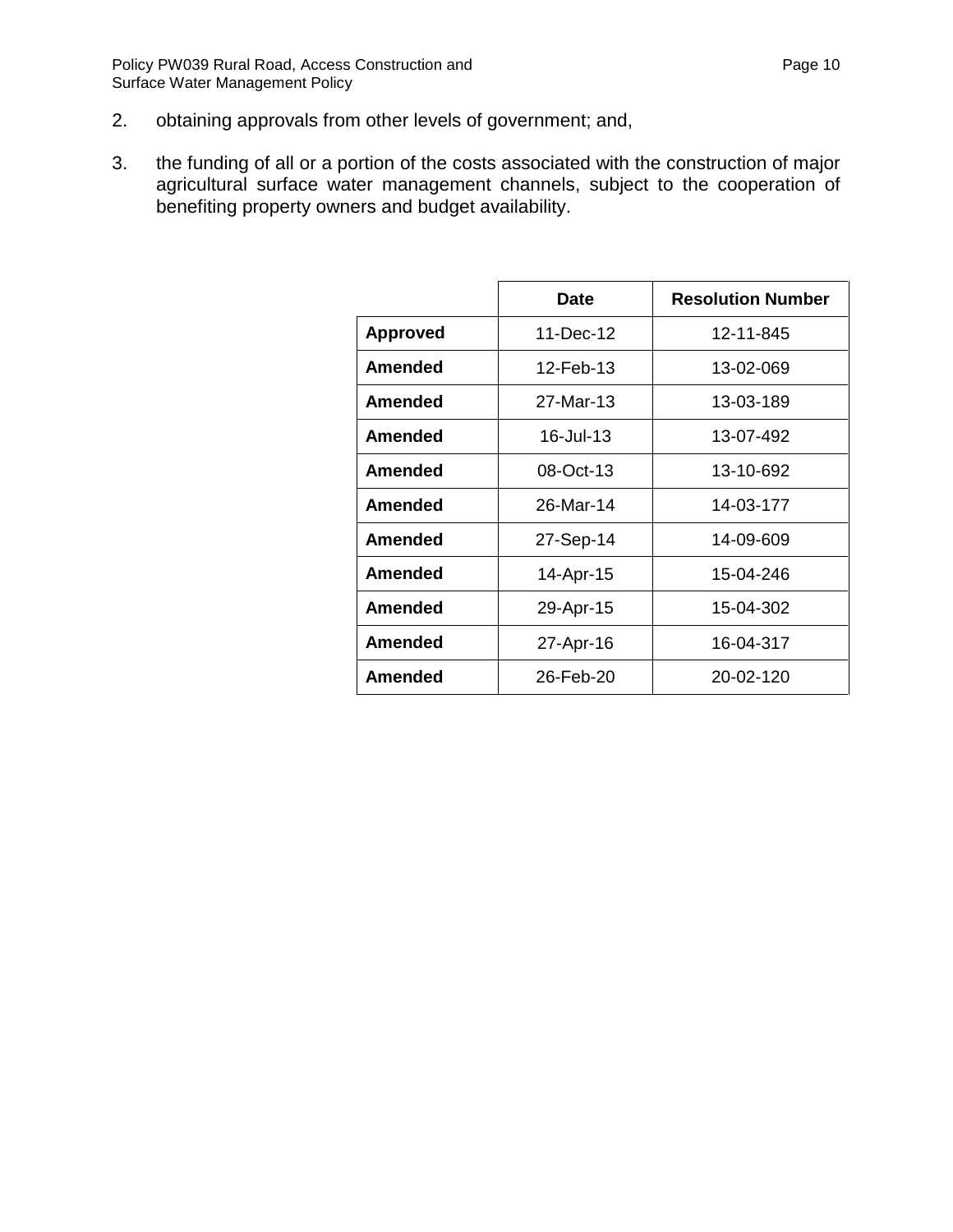# **SCHEDULE A**

# **Surface Water Management Basins**

**\_\_\_\_\_\_\_\_\_\_\_\_\_\_\_\_\_\_\_\_\_\_\_\_\_\_\_\_\_\_\_\_\_\_\_\_\_\_\_\_\_\_\_\_\_\_\_\_\_\_\_\_**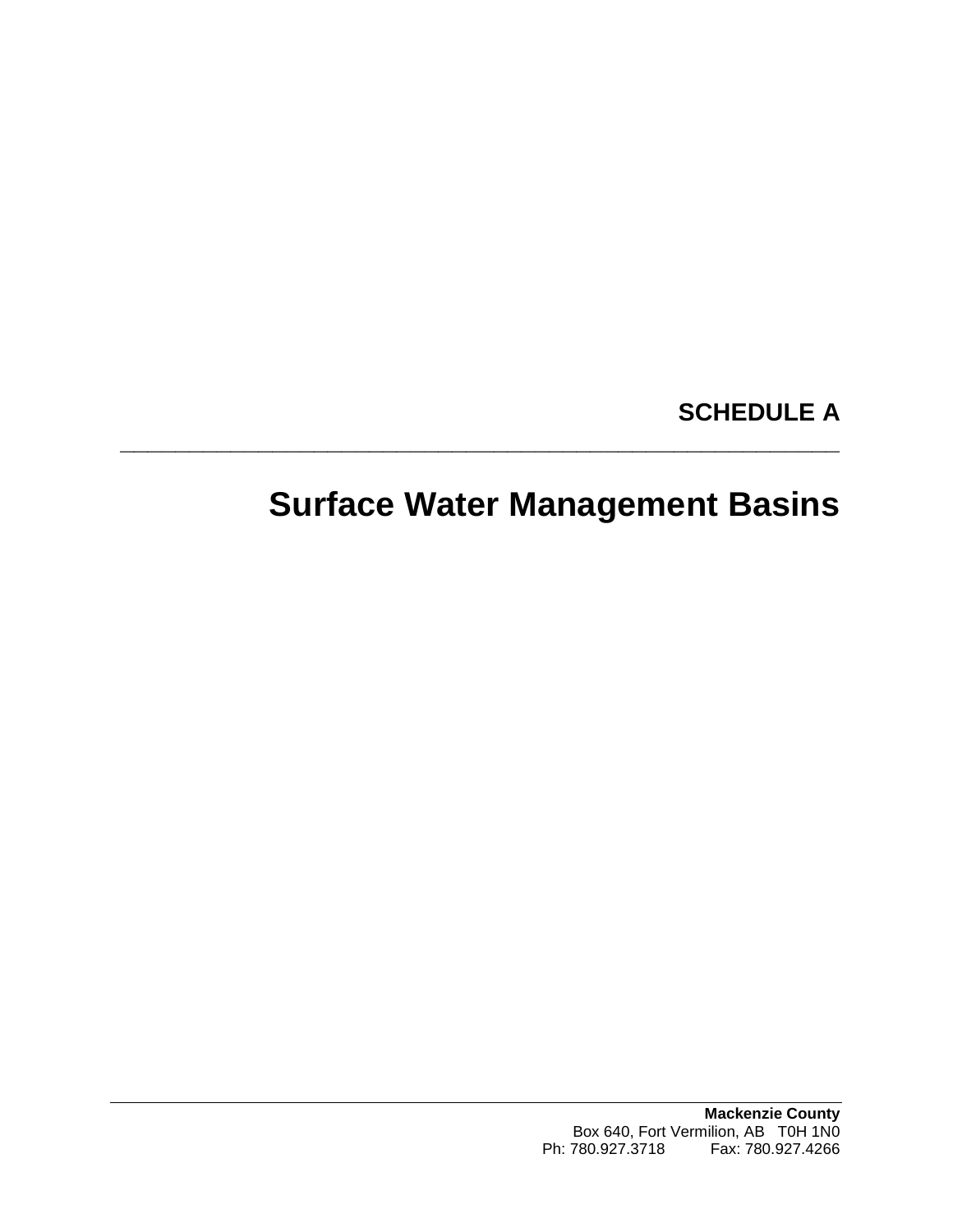# **SCHEDULE B**

# **Agricultural Surface Water Management Projects Application**

**\_\_\_\_\_\_\_\_\_\_\_\_\_\_\_\_\_\_\_\_\_\_\_\_\_\_\_\_\_\_\_\_\_\_\_\_\_\_\_\_\_\_\_\_\_\_\_\_\_\_\_\_**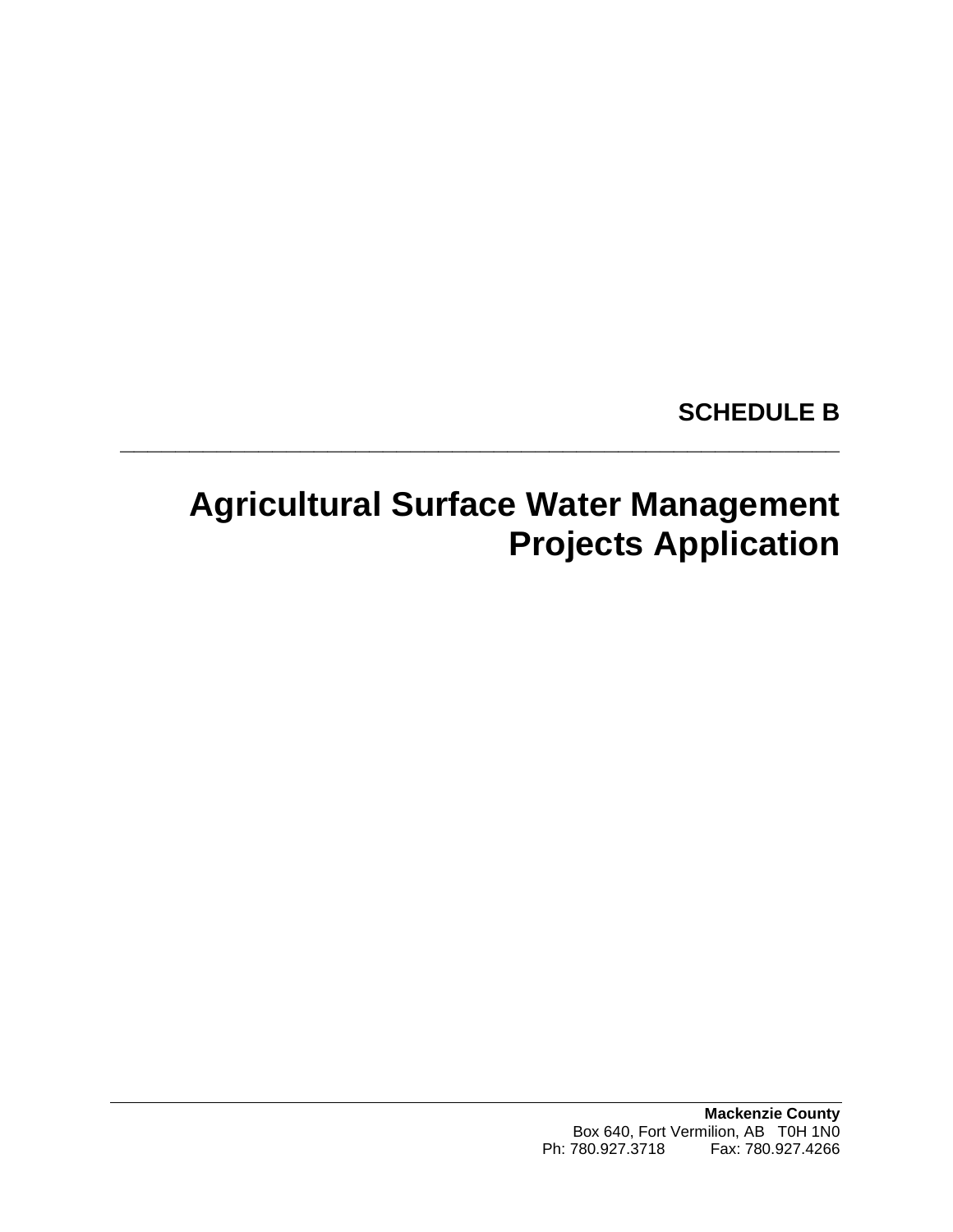

## **Construction of an Agricultural Surface Water Management Channel Application**

| <b>APPLICANT INFORMATION:</b>                                                                                         |  |                                                                                                                                                                                  |  |
|-----------------------------------------------------------------------------------------------------------------------|--|----------------------------------------------------------------------------------------------------------------------------------------------------------------------------------|--|
|                                                                                                                       |  |                                                                                                                                                                                  |  |
|                                                                                                                       |  | Province Postal Code                                                                                                                                                             |  |
| Telephone (res.) ____________________________                                                                         |  |                                                                                                                                                                                  |  |
|                                                                                                                       |  |                                                                                                                                                                                  |  |
| Please list all landowners participating in the project:                                                              |  |                                                                                                                                                                                  |  |
| <b>NAME</b>                                                                                                           |  | <b>LEGAL LAND DESCRIPTION</b>                                                                                                                                                    |  |
| <u> 1989 - Johann Harry Harry Harry Harry Harry Harry Harry Harry Harry Harry Harry Harry Harry Harry Harry Harry</u> |  | <u> 1980 - Andrea Stadt Britain, amerikansk politik (</u><br><u> Louis Communication and the communication of the communication of the communication of the communication of</u> |  |
|                                                                                                                       |  |                                                                                                                                                                                  |  |
|                                                                                                                       |  | <u> 1999 - Johann John Stone, market fan de Fryske kun fan de Fryske kun fan de Fryske kun fan de Fryske kun fan </u>                                                            |  |
|                                                                                                                       |  |                                                                                                                                                                                  |  |

### **PROJECT INFORMATION:**

The following information has been appended:

- approximate location of legal property boundaries;
- the area to be drained by the proposed agricultural surface water management channel;
- the alignment of the proposed agricultural surface water management channel;
- the existing ground elevations (what is the general lay of the land);
- the proposed design elevations (is ditch cut required for drainage);
- a typical cross-section of the proposed surface water management channel;
- the location, size and elevation of existing and proposed surface water management structures (i.e. culverts);
- proof of AEP and or AEF approval (provide a copy to the County); and
- A proposed plan for top soil management (how will you manage the excess topsoil).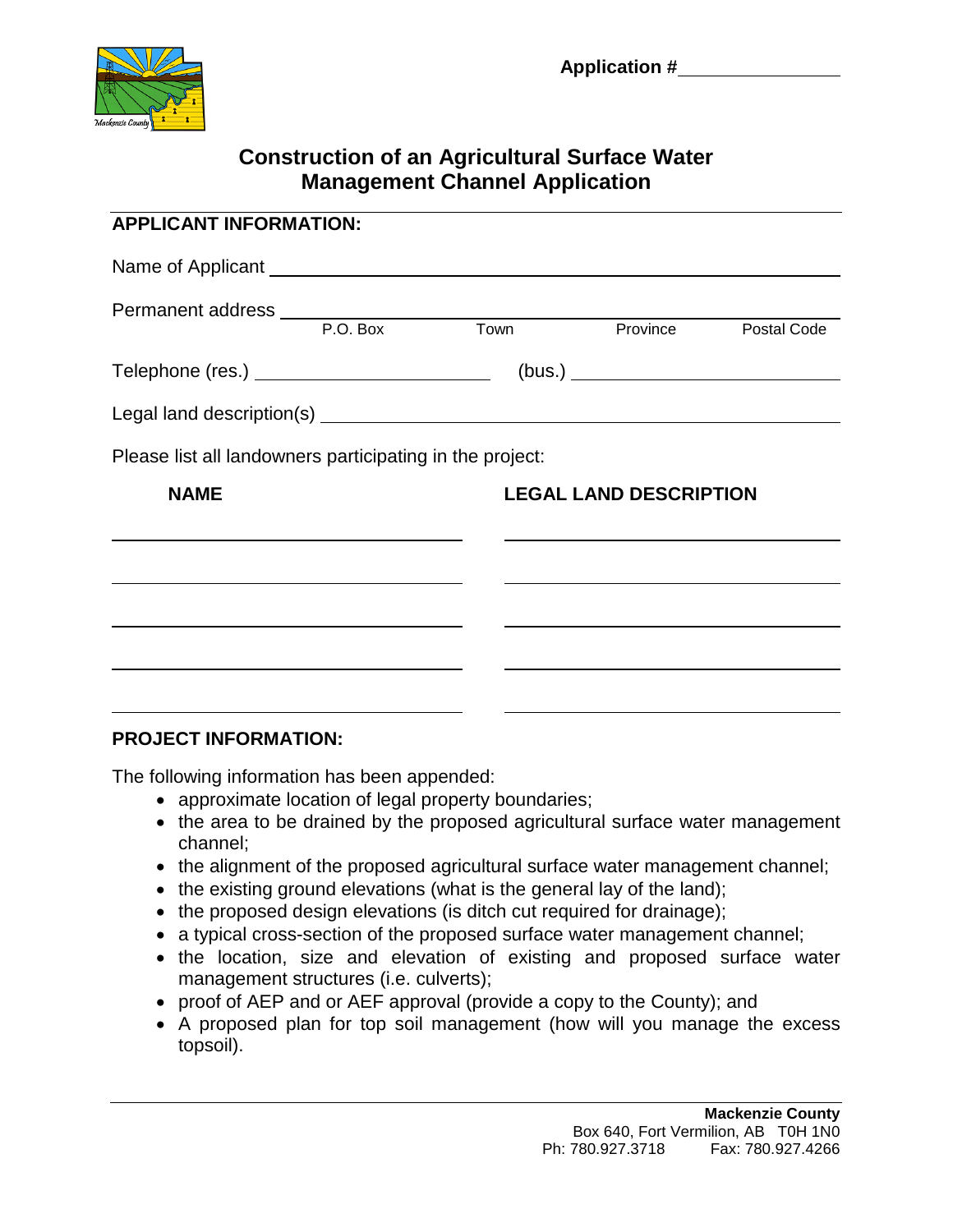| If yes, please provide the following:<br>Name of the applicable road<br>Does the proposed agricultural surface water management<br>$\square$ No<br>$\Box$ Yes<br>channel require the construction of a ditch within an<br>undeveloped road allowance?<br>If yes, please provide the following:<br>Legal location of road allowance __________<br>Is the Applicant willing to enter into a Road Allowance Use<br>$\square$ No<br>$\Box$ Yes<br>Agreement?<br>What is the estimated size of the contributing area?<br>Acres. |  |
|----------------------------------------------------------------------------------------------------------------------------------------------------------------------------------------------------------------------------------------------------------------------------------------------------------------------------------------------------------------------------------------------------------------------------------------------------------------------------------------------------------------------------|--|
|                                                                                                                                                                                                                                                                                                                                                                                                                                                                                                                            |  |
|                                                                                                                                                                                                                                                                                                                                                                                                                                                                                                                            |  |
|                                                                                                                                                                                                                                                                                                                                                                                                                                                                                                                            |  |
|                                                                                                                                                                                                                                                                                                                                                                                                                                                                                                                            |  |
|                                                                                                                                                                                                                                                                                                                                                                                                                                                                                                                            |  |
|                                                                                                                                                                                                                                                                                                                                                                                                                                                                                                                            |  |
|                                                                                                                                                                                                                                                                                                                                                                                                                                                                                                                            |  |
| $\square$ No<br>Does this project involve a ditch already licensed?<br>$\Box$ Yes                                                                                                                                                                                                                                                                                                                                                                                                                                          |  |
| If yes, please attach all related documents (i.e. license number, map, etc.).                                                                                                                                                                                                                                                                                                                                                                                                                                              |  |
| $\Box$ Yes<br>$\square$ No<br>Are the Applicants prepared to sign an easement/caveat at no<br>cost to the County?                                                                                                                                                                                                                                                                                                                                                                                                          |  |
| Has the Applicant gained consent from all adjacent and affected<br>$\square$ No<br>$\Box$ Yes<br>landowners? (as determined by the ASB and Ag. Fieldman)                                                                                                                                                                                                                                                                                                                                                                   |  |
| If yes, please provide signatures and legal land descriptions below.                                                                                                                                                                                                                                                                                                                                                                                                                                                       |  |
| <b>LEGAL LAND DESCRIPTION</b><br><b>SIGNATURE</b>                                                                                                                                                                                                                                                                                                                                                                                                                                                                          |  |
|                                                                                                                                                                                                                                                                                                                                                                                                                                                                                                                            |  |
|                                                                                                                                                                                                                                                                                                                                                                                                                                                                                                                            |  |
|                                                                                                                                                                                                                                                                                                                                                                                                                                                                                                                            |  |
| By signing this form, I verify that this information is accurate and complete to the best of<br>my knowledge; and,                                                                                                                                                                                                                                                                                                                                                                                                         |  |
| I hereby authorize the County to traverse the subject properties for the purpose of<br>performing a basic review and level one assessment of the proposed project as specified<br>on this form.                                                                                                                                                                                                                                                                                                                            |  |
| Date<br>Signature                                                                                                                                                                                                                                                                                                                                                                                                                                                                                                          |  |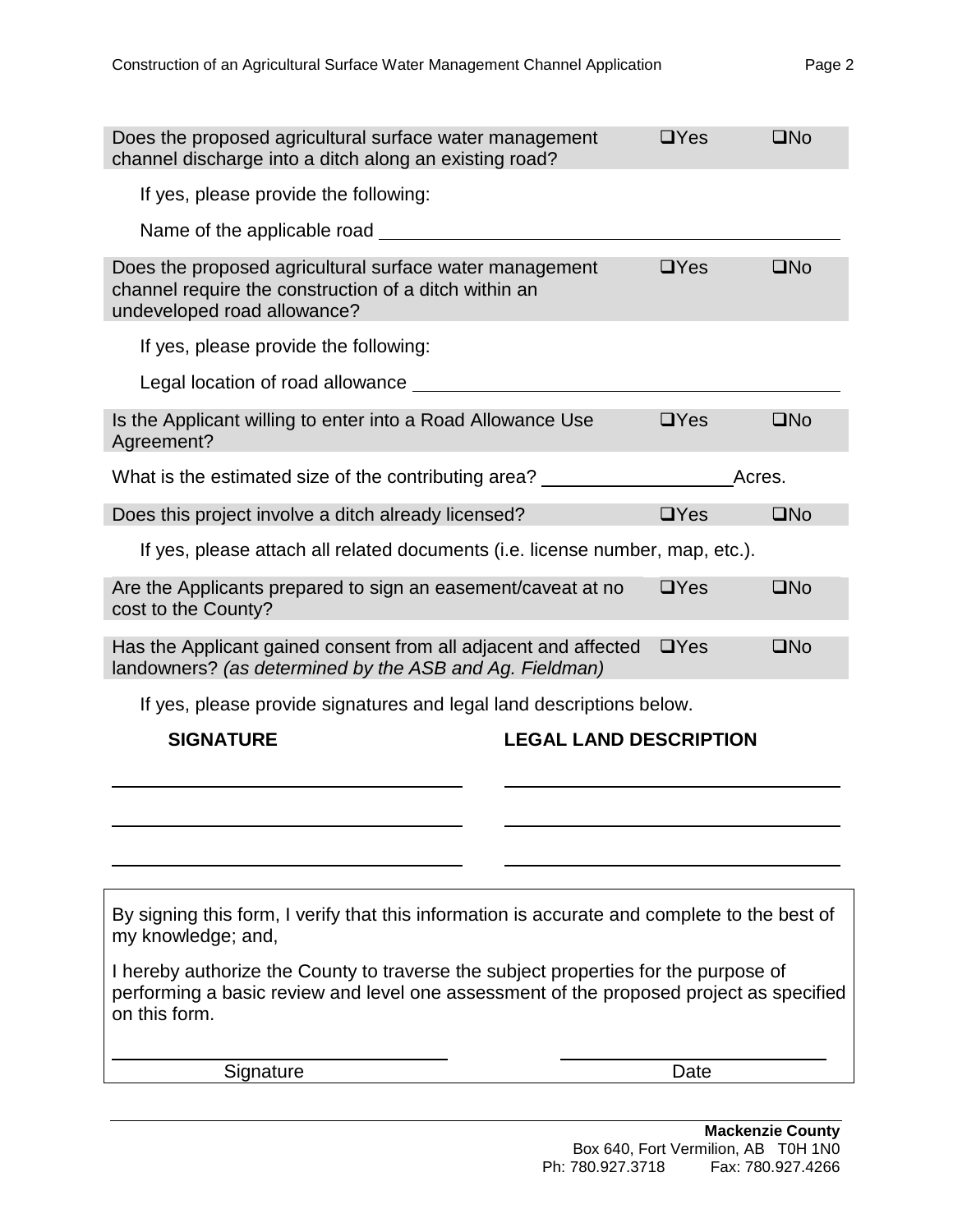# **SCHEDULE C**

# **Road Allowance Use Agreement**

**\_\_\_\_\_\_\_\_\_\_\_\_\_\_\_\_\_\_\_\_\_\_\_\_\_\_\_\_\_\_\_\_\_\_\_\_\_\_\_\_\_\_\_\_\_\_\_\_\_\_\_\_**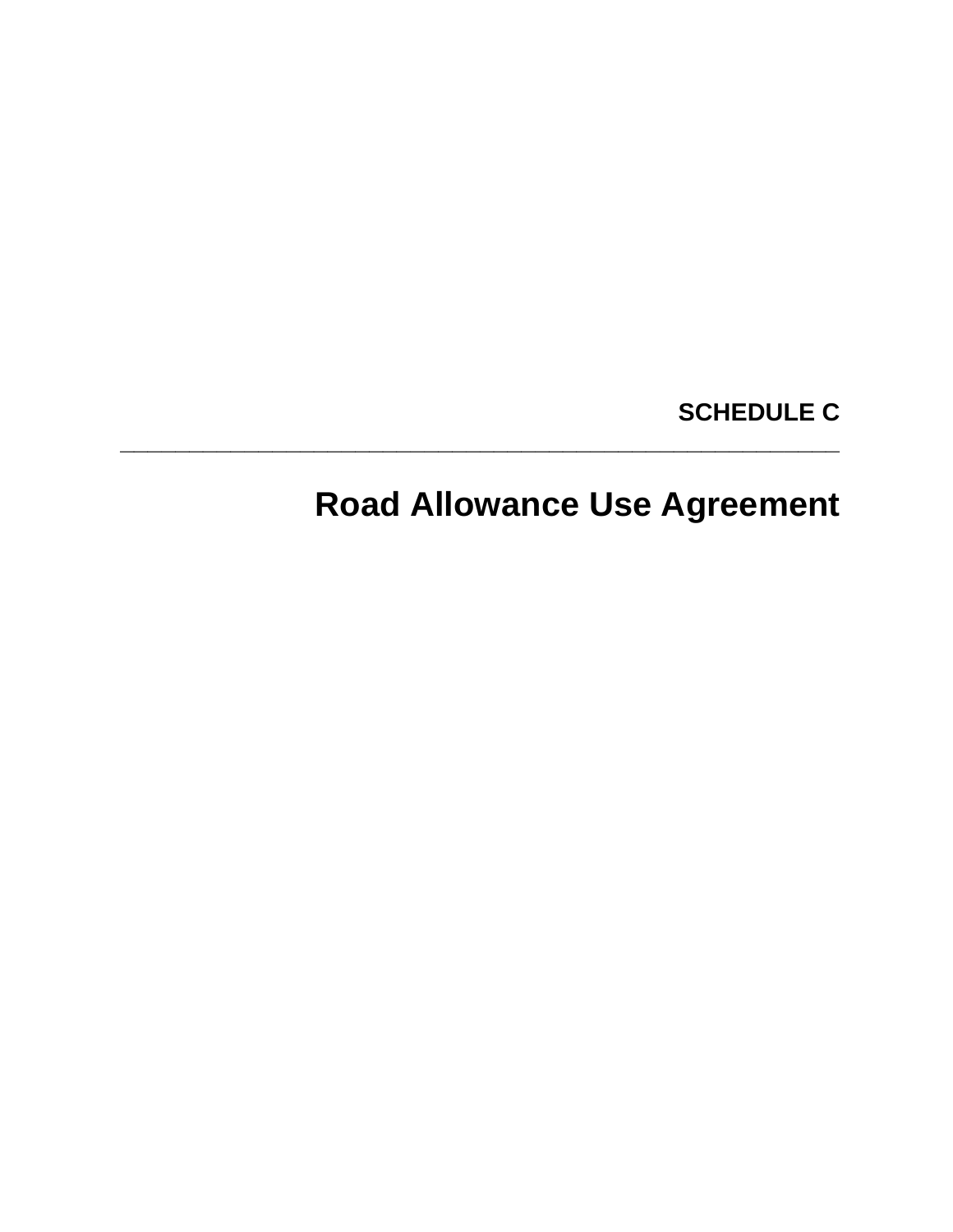# **SCHEDULE D**

# **Local Road Network**

**\_\_\_\_\_\_\_\_\_\_\_\_\_\_\_\_\_\_\_\_\_\_\_\_\_\_\_\_\_\_\_\_\_\_\_\_\_\_\_\_\_\_\_\_\_\_\_\_\_\_\_\_**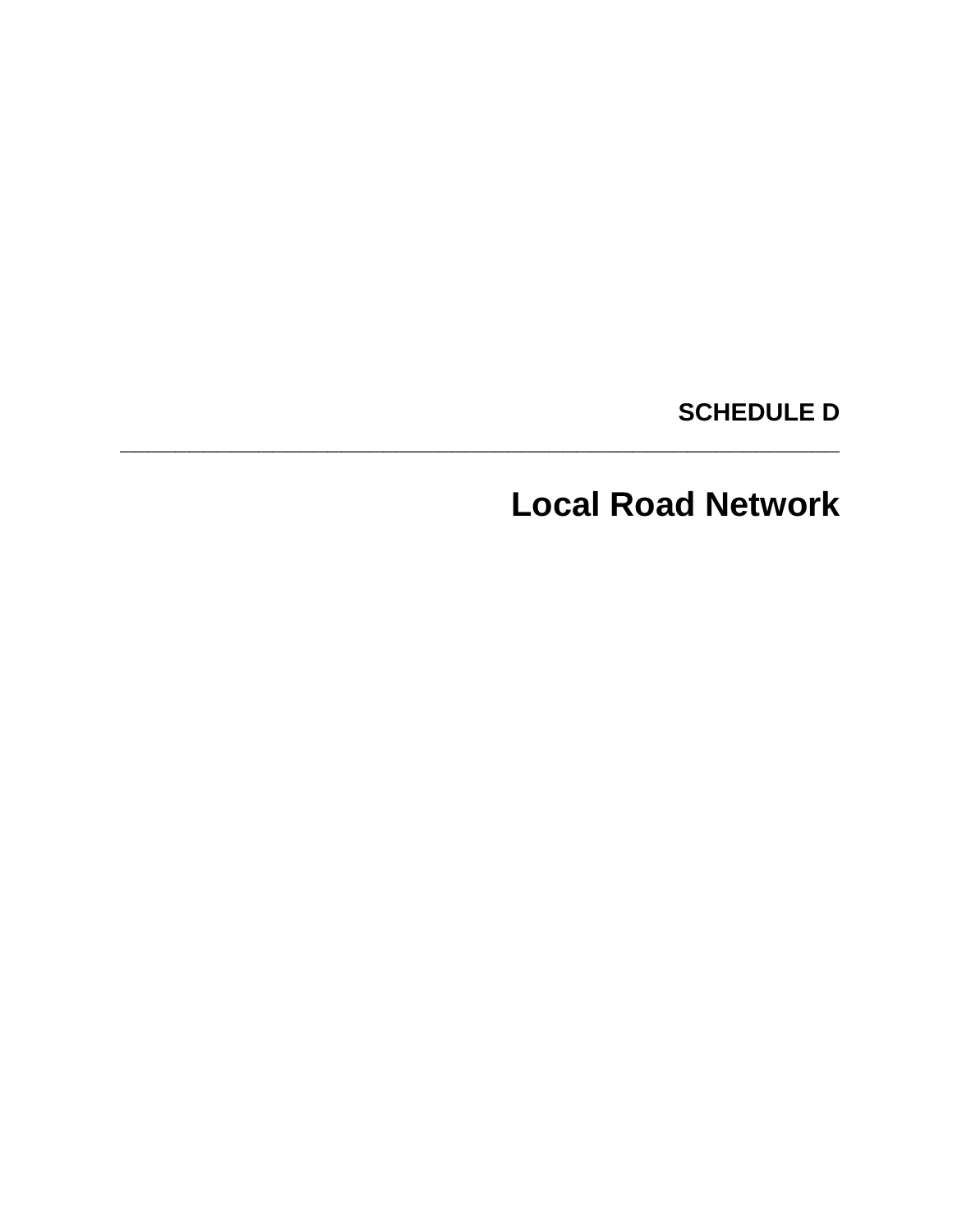**SCHEDULE E** 

# **Road Standards**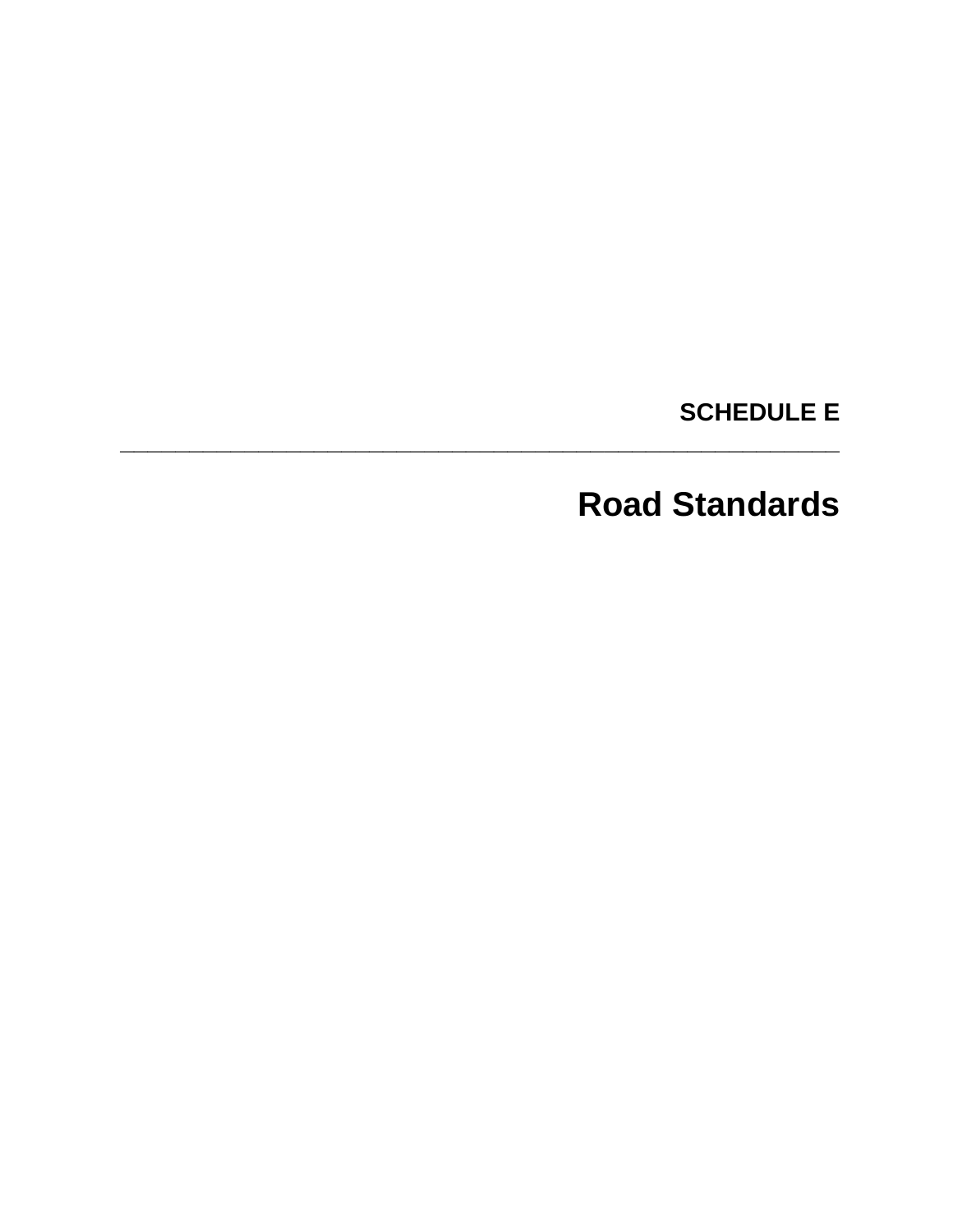## **Mackenzie County Rural Road Standards/Specifications**

|                                 | <b>Unit</b>                      | <b>Collector</b>            | <b>Local Road</b>           |  |
|---------------------------------|----------------------------------|-----------------------------|-----------------------------|--|
| Road Top Width                  | m                                |                             | 8m                          |  |
| Avg Height of Fill (min)        | m                                | 1.0 <sub>m</sub>            | 0.9 <sub>m</sub>            |  |
| Normal Side Slope               | run:rise                         | 3:1                         | 3:1                         |  |
| Normal Ditch Width (min)        | m                                | 3m                          | $1-3m$                      |  |
| Normal Back slope               | run:rise                         | 2:1                         | 2:1                         |  |
| Compaction @ Construction       | % of Standard Proctor<br>Density |                             | 97%                         |  |
| Moisture Content @ Construction | % of Standard Proctor<br>Density | $+/-1%$                     | $+/-3%$                     |  |
| Rate of Regraveling             |                                  | Up to 300m <sup>3</sup> /mi | Up to 200m <sup>3</sup> /mi |  |
| Private Approach Radius         | m                                | 12m                         | 12m                         |  |
| Crown Rate (m/m)                |                                  | $3 - 4%$                    | $3 - 4%$                    |  |
| Right of Way (min)              | m                                | 30 <sub>m</sub>             | 20 <sub>m</sub>             |  |

- $\triangleright$  A top soil management plan must accompany each road request application.
- $\triangleright$  All slopes and ditches must be seeded with an approved grass seed mixture. (Typically 70% Broom grass and 30% Creeping Red Fescue)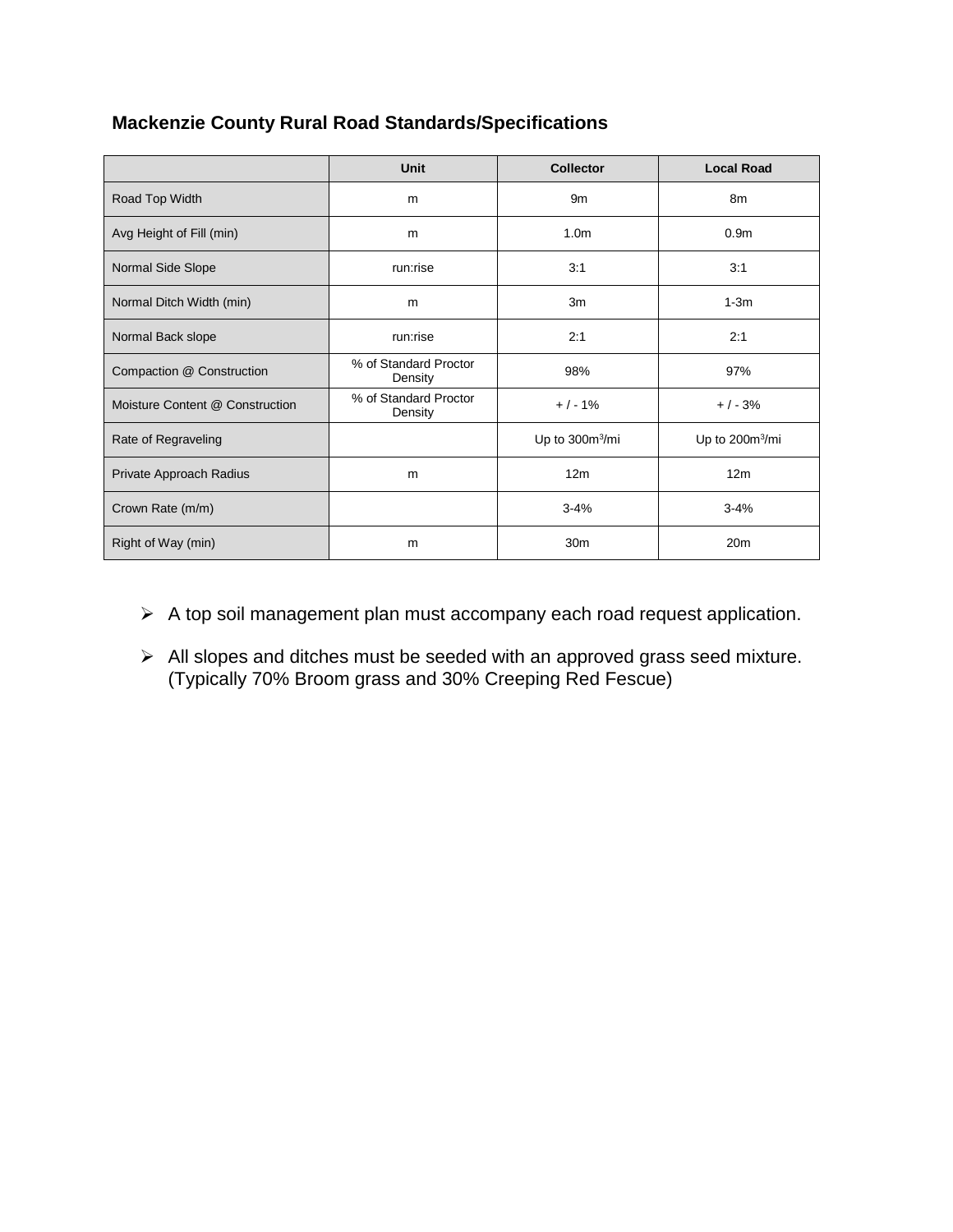# **SCHEDULE F**

# **Road Construction Application**

**\_\_\_\_\_\_\_\_\_\_\_\_\_\_\_\_\_\_\_\_\_\_\_\_\_\_\_\_\_\_\_\_\_\_\_\_\_\_\_\_\_\_\_\_\_\_\_\_\_\_**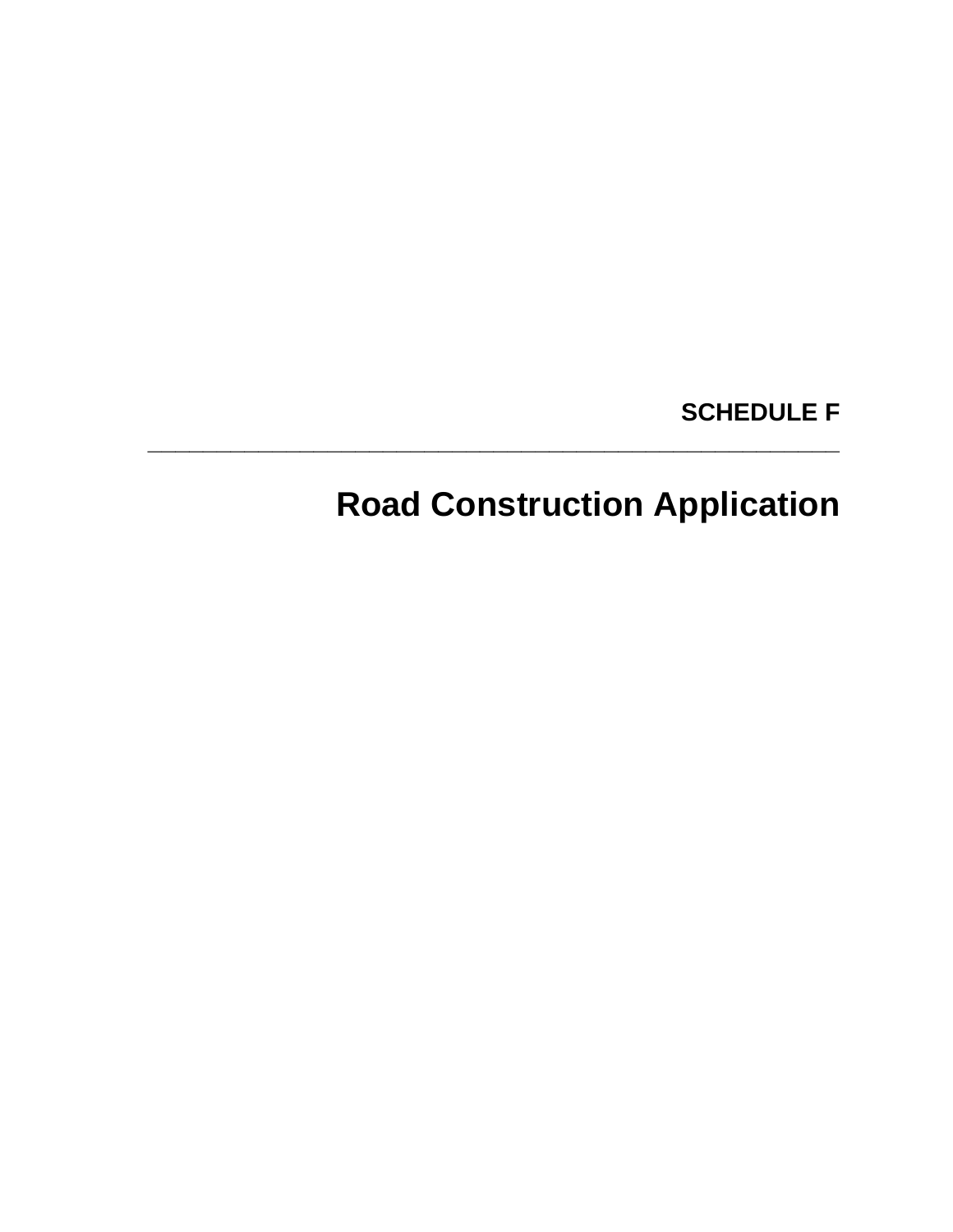

## **Request to Construct a Road**

| <b>APPLICANT INFORMATION:</b>                            |                                                        |  |                               |  |  |  |  |
|----------------------------------------------------------|--------------------------------------------------------|--|-------------------------------|--|--|--|--|
|                                                          |                                                        |  |                               |  |  |  |  |
|                                                          |                                                        |  | <b>Province</b> Postal Code   |  |  |  |  |
|                                                          | (bus.)<br>Telephone (res.) ___________________________ |  |                               |  |  |  |  |
|                                                          |                                                        |  |                               |  |  |  |  |
| Please list all landowners participating in the project: |                                                        |  |                               |  |  |  |  |
| <b>NAME</b>                                              |                                                        |  | <b>LEGAL LAND DESCRIPTION</b> |  |  |  |  |
|                                                          |                                                        |  |                               |  |  |  |  |
|                                                          | <u> 1989 - Johann Stein, mars et al. (b. 1989)</u>     |  |                               |  |  |  |  |
|                                                          |                                                        |  |                               |  |  |  |  |
|                                                          |                                                        |  |                               |  |  |  |  |
|                                                          |                                                        |  |                               |  |  |  |  |
|                                                          |                                                        |  |                               |  |  |  |  |

### **PROJECT INFORMATION:**

The following information has been appended:

- approximate location of legal property boundaries;
- the length of road to be constructed;
- identification of proposed surface water management structures (i.e. culverts);
- the existing ground elevations (what is the general lay of the land);
- the proposed design elevations (is ditch cut required for drainage);
- the location of property accesses (driveway);
- Proof of AEP and or AEF approval (provide a copy to the County); and
- A proposed plan for top soil management (how will you manage the excess topsoil).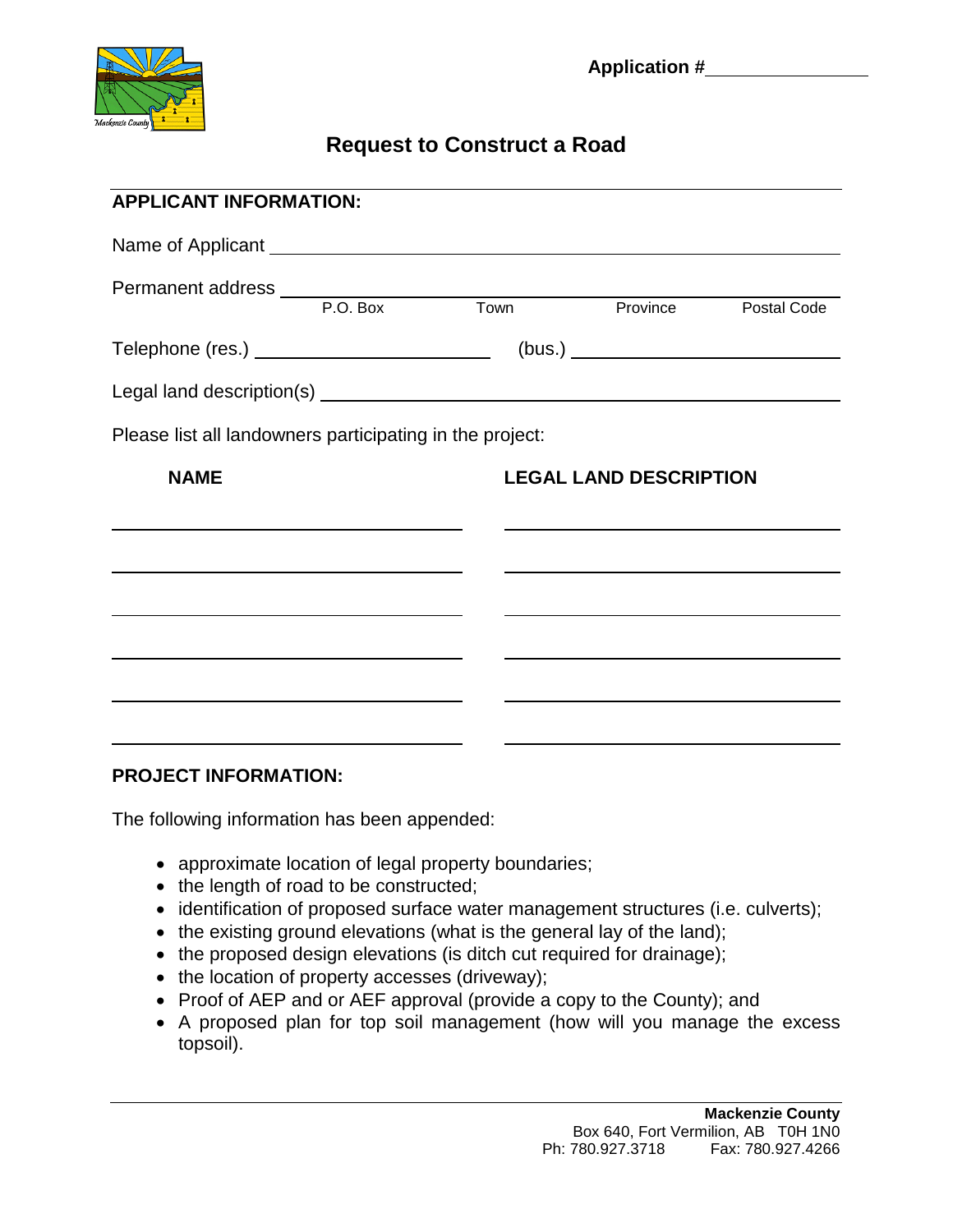| Does the proposed road benefit more than one landowner?                                                                                                                                         | $\Box$ Yes | $\square$ No |
|-------------------------------------------------------------------------------------------------------------------------------------------------------------------------------------------------|------------|--------------|
| If yes, please provide the following:                                                                                                                                                           |            |              |
| Name of the other landowners:                                                                                                                                                                   |            |              |
|                                                                                                                                                                                                 |            |              |
|                                                                                                                                                                                                 |            |              |
| Is the Applicant willing to enter into a Road Allowance Use<br>Agreement?                                                                                                                       | $\Box$ Yes | $\square$ No |
| What is the estimated length of the road?                                                                                                                                                       | meters.    |              |
| Does this road connect to a road under the jurisdiction of the<br>Province of Alberta?                                                                                                          | $\Box$ Yes | $\square$ No |
| If yes, please attach location of intersection.                                                                                                                                                 |            |              |
| By signing this form, I verify that this information is accurate and complete to the best<br>of my knowledge; and,                                                                              |            |              |
| I hereby authorize the County to traverse the subject properties for the purpose of<br>performing a basic review and level one assessment of the proposed project as<br>specified on this form. |            |              |
| Signature                                                                                                                                                                                       | Date       |              |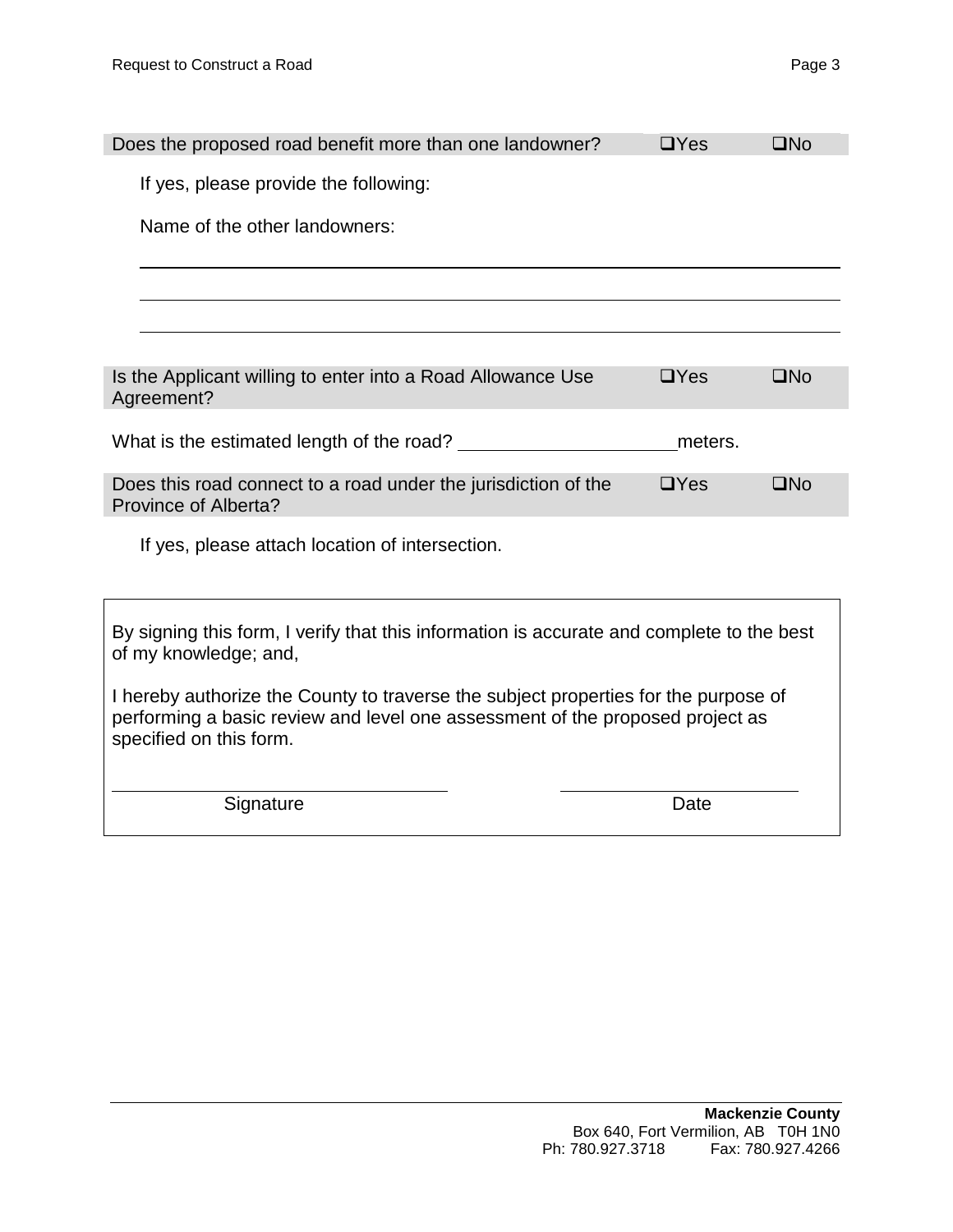## **ROAD CONSTRUCTION PROCEDURE / CHECKLIST**

Upon receiving all necessary documentation with Request to Construct a Road, the following procedure will be implemented (*Applicant is responsible to call the County and make arrangements for all site meetings*):

| l 1    | Pre-construction site meeting with applicant / contractor / County        |                         |  |  |  |  |
|--------|---------------------------------------------------------------------------|-------------------------|--|--|--|--|
|        | $\bullet$                                                                 |                         |  |  |  |  |
|        | $\bullet$                                                                 |                         |  |  |  |  |
|        |                                                                           |                         |  |  |  |  |
| $\Box$ | Interim inspection at 50% completion with applicant / contractor / County |                         |  |  |  |  |
|        |                                                                           |                         |  |  |  |  |
|        |                                                                           |                         |  |  |  |  |
|        |                                                                           |                         |  |  |  |  |
| П      | Final inspection prior to graveling with applicant / contractor / County  |                         |  |  |  |  |
|        |                                                                           |                         |  |  |  |  |
| $\Box$ | Final acceptance - Road has been graveled by County on _____________      |                         |  |  |  |  |
|        |                                                                           | (date)                  |  |  |  |  |
|        |                                                                           |                         |  |  |  |  |
|        | Applicant                                                                 | <b>Mackenzie County</b> |  |  |  |  |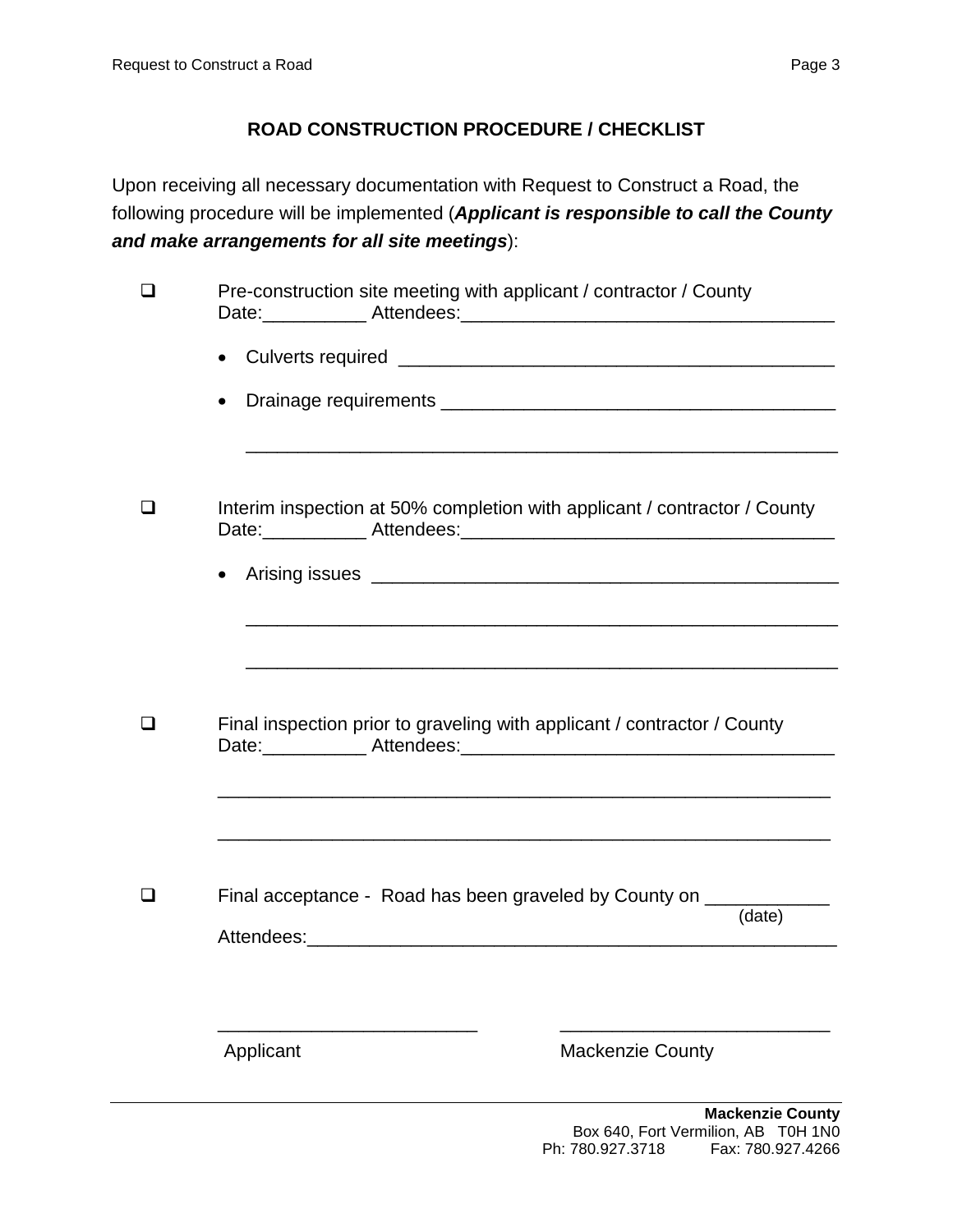## **SCHEDULE G**

# **Access Construction Application (Approaches/Driveways)**

**\_\_\_\_\_\_\_\_\_\_\_\_\_\_\_\_\_\_\_\_\_\_\_\_\_\_\_\_\_\_\_\_\_\_\_\_\_\_\_\_\_\_\_\_\_\_\_\_\_\_**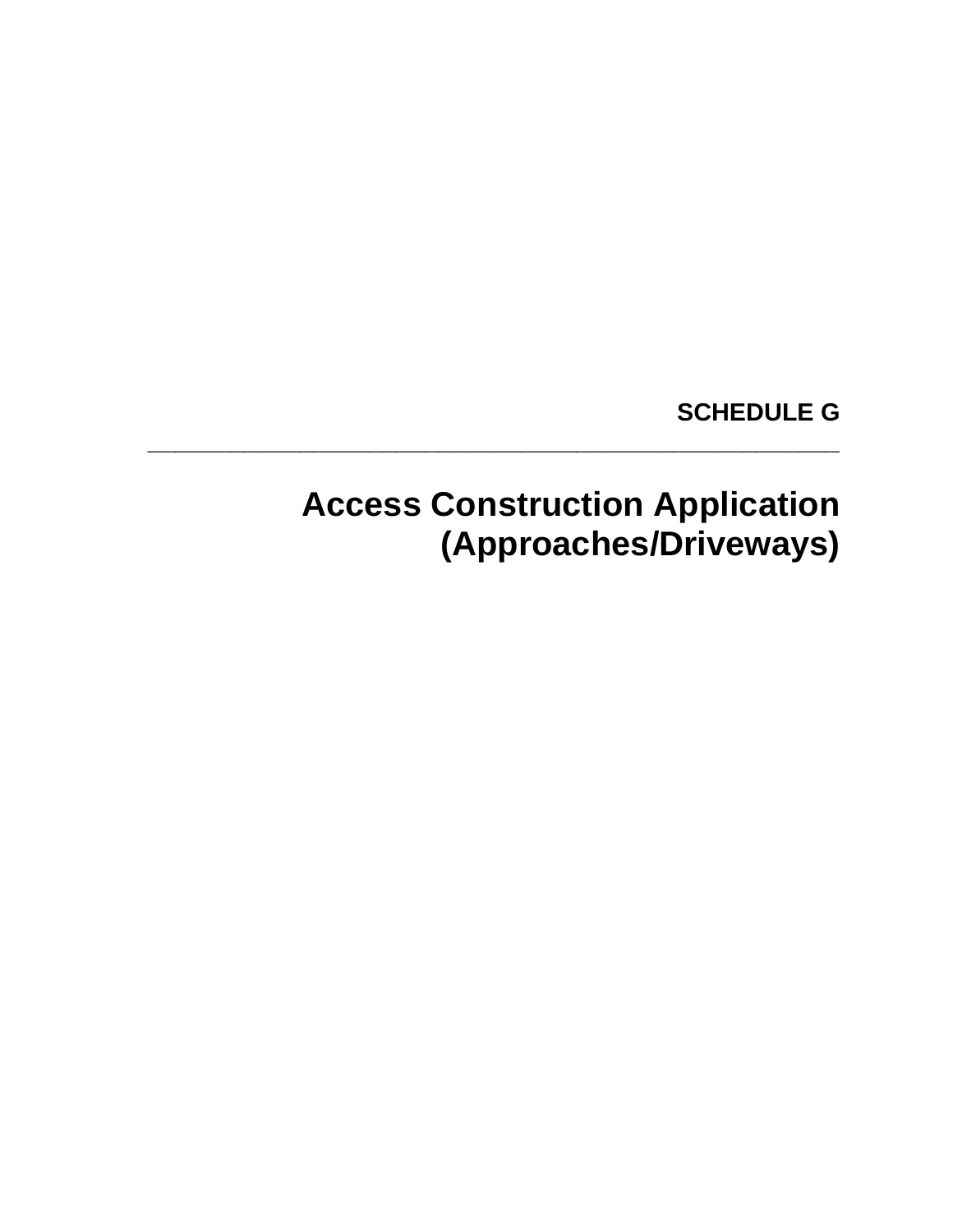

## **Request to Construct or Alter an Access**

(Approaches/Driveways)

| Name of Applicant Name of Applicant       |          |      |          |             |
|-------------------------------------------|----------|------|----------|-------------|
| Permanent address                         |          |      |          |             |
|                                           | P.O. Box | Town | Province | Postal Code |
| Telephone (res.) ________________________ | (bus.)   |      |          |             |
| Legal land description(s)                 |          |      |          |             |

### **PROJECT INFORMATION:**

The following information has been appended:

- approximate location of legal property boundaries;
- the location of the access in relation to other accesses/intersections;
- identification of proposed surface water management structures (i.e. culverts);
- the existing ground elevations (what is the general lay of the land);
- the proposed design elevations (is ditch cut required for drainage);
- proof of contact with affected utility companies; and
- a proposed plan for top soil management (how will you manage the excess topsoil).

| Is the proposed access: | $\Box$ A New Access | $\Box$ An Alteration of an Access |
|-------------------------|---------------------|-----------------------------------|
|-------------------------|---------------------|-----------------------------------|

If an alteration, please specify:

| Does the proposed access benefit more than one landowner? $\square$ Yes | I □No |
|-------------------------------------------------------------------------|-------|
|                                                                         |       |

If yes, please provide the following:

Name of the other landowners: